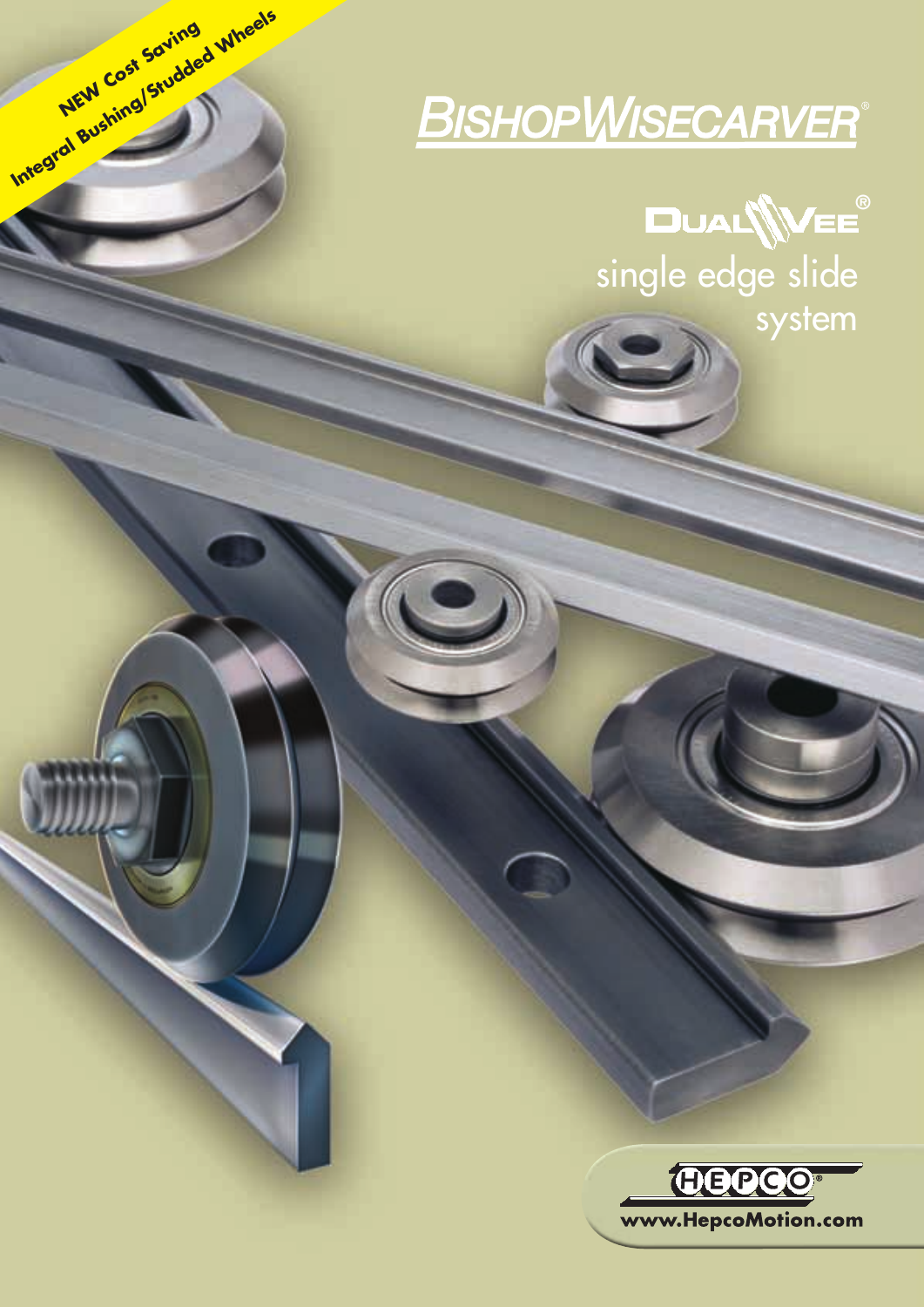|                                                                                    | 3         |
|------------------------------------------------------------------------------------|-----------|
| Guide Wheel Dimensions and Materials (Steel and Stainless Steel) ______ 4          |           |
|                                                                                    | 5         |
|                                                                                    |           |
|                                                                                    |           |
| Crown Integral Studded Wheels, Steel and Polymer _______________________________ 8 |           |
|                                                                                    | -9        |
|                                                                                    |           |
| Double Edge Track - Size 0 Drilled and Undrilled _______________________________11 |           |
|                                                                                    |           |
|                                                                                    |           |
|                                                                                    |           |
|                                                                                    | 15        |
|                                                                                    |           |
|                                                                                    |           |
|                                                                                    |           |
|                                                                                    | $22 - 24$ |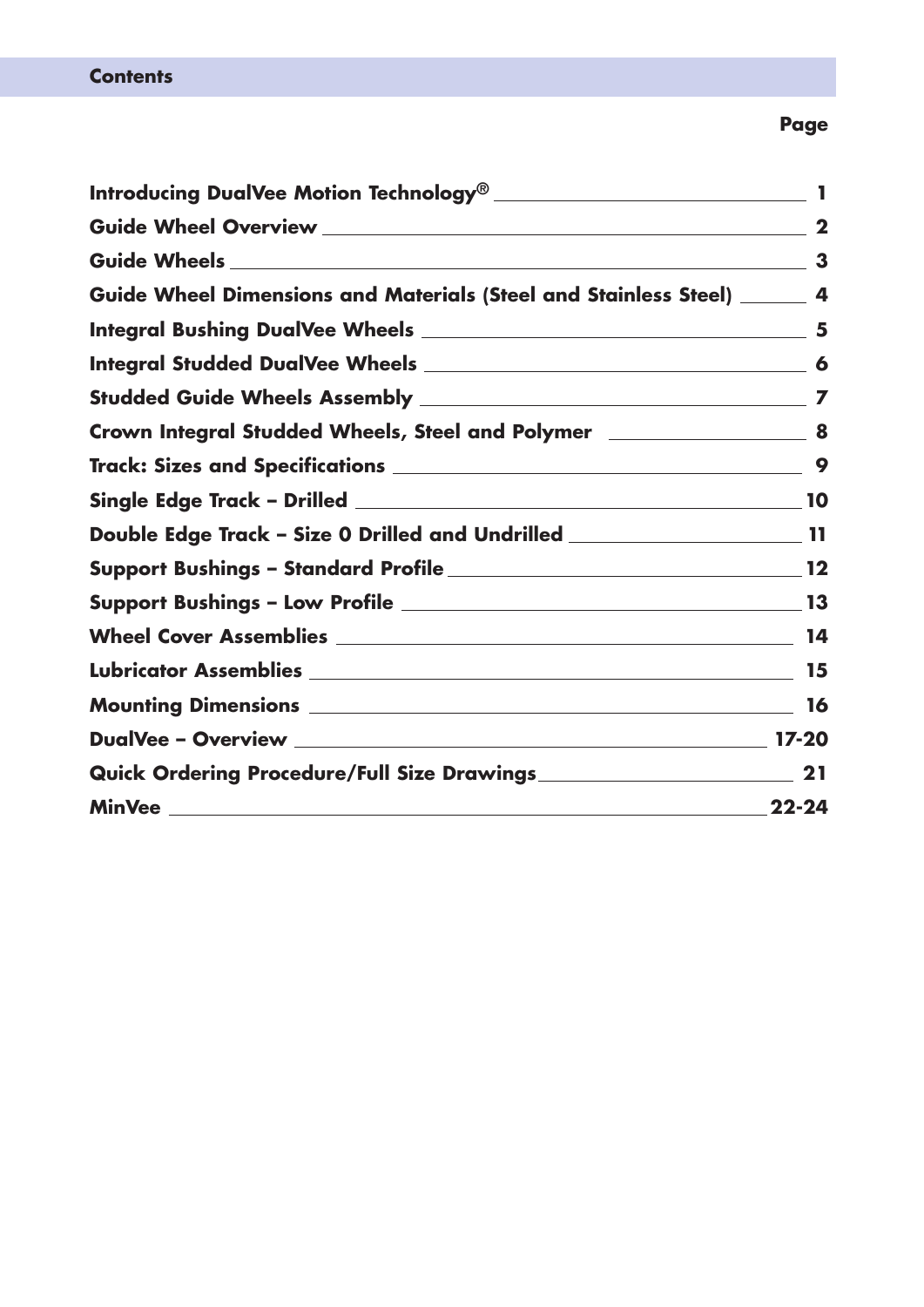## **Introducing DualVee Motion Technology®**

DualVee Motion Technology® (DMT) includes a wide range of components and guide wheels which are used in the construction of antifriction, linear guidance mechanisms. DMT is a rugged yet cost effective linear bearing technology and is available in various options to suit a wide range of applications. Light duty applications in clean rooms to rugged transport systems working in hostile conditions can all benefit from DMT technology.

## *Specify with confidence*

*The DualVee product is built on a foundation of total quality, in-service reliability, sound application knowledge and customer satisfaction, spanning over 40 years. DualVee is the original single edge slide system, having a proven track record in many thousands of applications world-wide across a broad range of industrial applications.*

## **DualVee Features and Benefits**

- **● PROVEN TECHNOLOGY/HIGH RELIABILITY**
- **BROAD PRODUCT RANGE**
- **FLEXIBILITY AND SIMPLICITY IN DESIGN**
- **● LOW INSTALLED COST**
- **SMOOTH, ANTIFRICTION OPERATION**
- **LOW NOISE/LOW VIBRATION**
- **● HIGH SPEED CAPACITY**
- **IMPERVIOUS TO CONTAMINATED ENVIRONMENTS**
- **● LONG STROKE LENGTHS**
- **EASY INSTALLATION AND MAINTENANCE**
- **● LOW PROFILE**



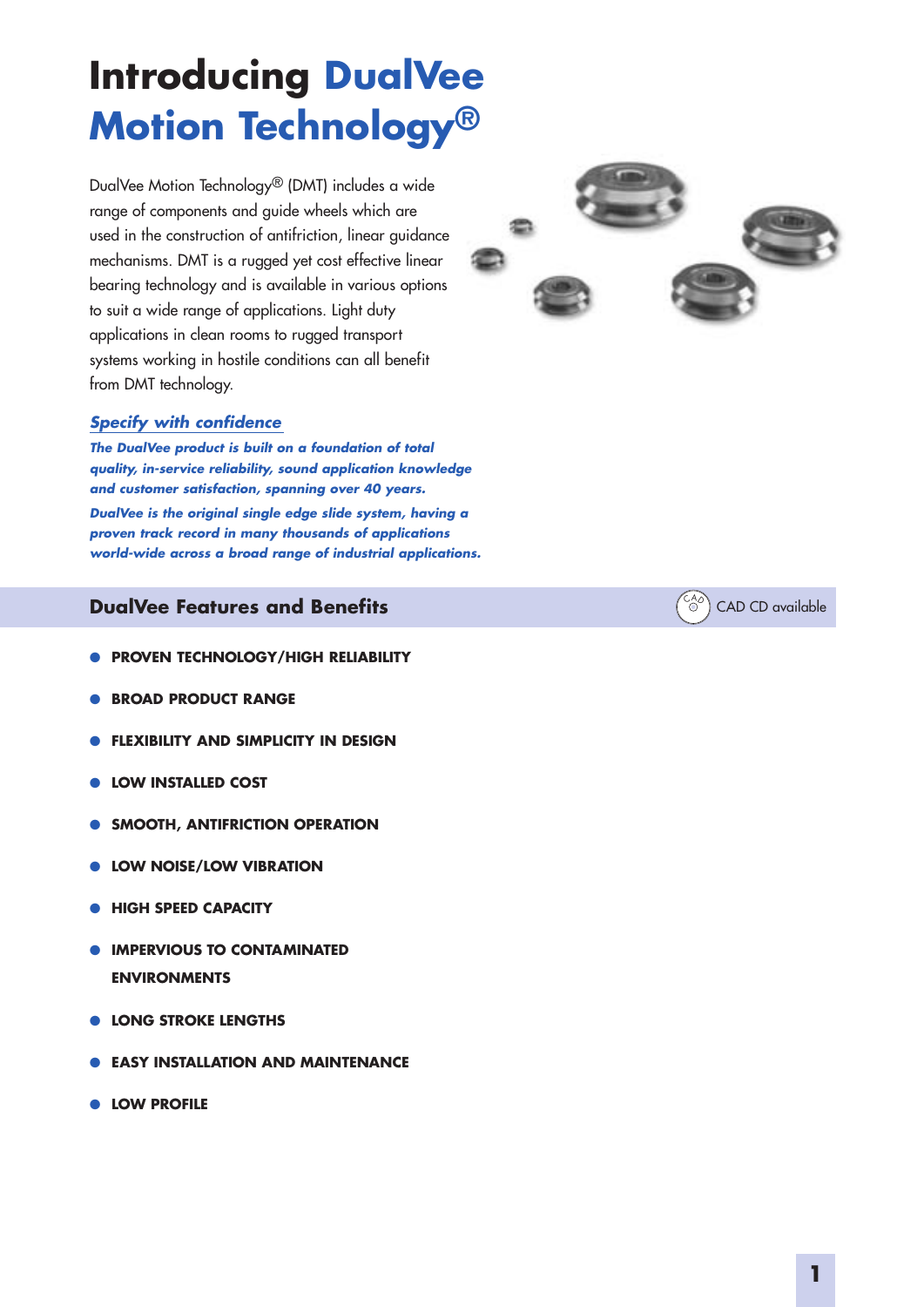## **Guide Wheel Overview**

- Double row angular contact bearing arrangement
- Available in six standard sizes
- Stainless or carbon steel configurations available from stock
- E Clean room and high temperature configurations
- Available either shielded or sealed to accommodate required level of protection
- Either inside or outside Vee surface can be employed to support loads.



Figure 1 DualVee configurations showing use of inside and outside Vee surfaces.



**Figure 2** DualVee Motion Technology® (left) vs. alternative recirculating bearing technologies (right).

#### **Notes:**

Recirculating elements in DualVee guide wheels are self-contained and isolated from the environment; rolling contact between wheel and track sweeps debris aside making DualVee ideal for use in contaminated applications.

Alternative round and square rail linear guides have recirculating elements directly in contact with the rail's bearing surface, making shielding of the ball path region difficult; these alternative bearing technologies often require bellows or other costly methods of protection to prevent the ingress of contaminants which leads to catastrophic failure.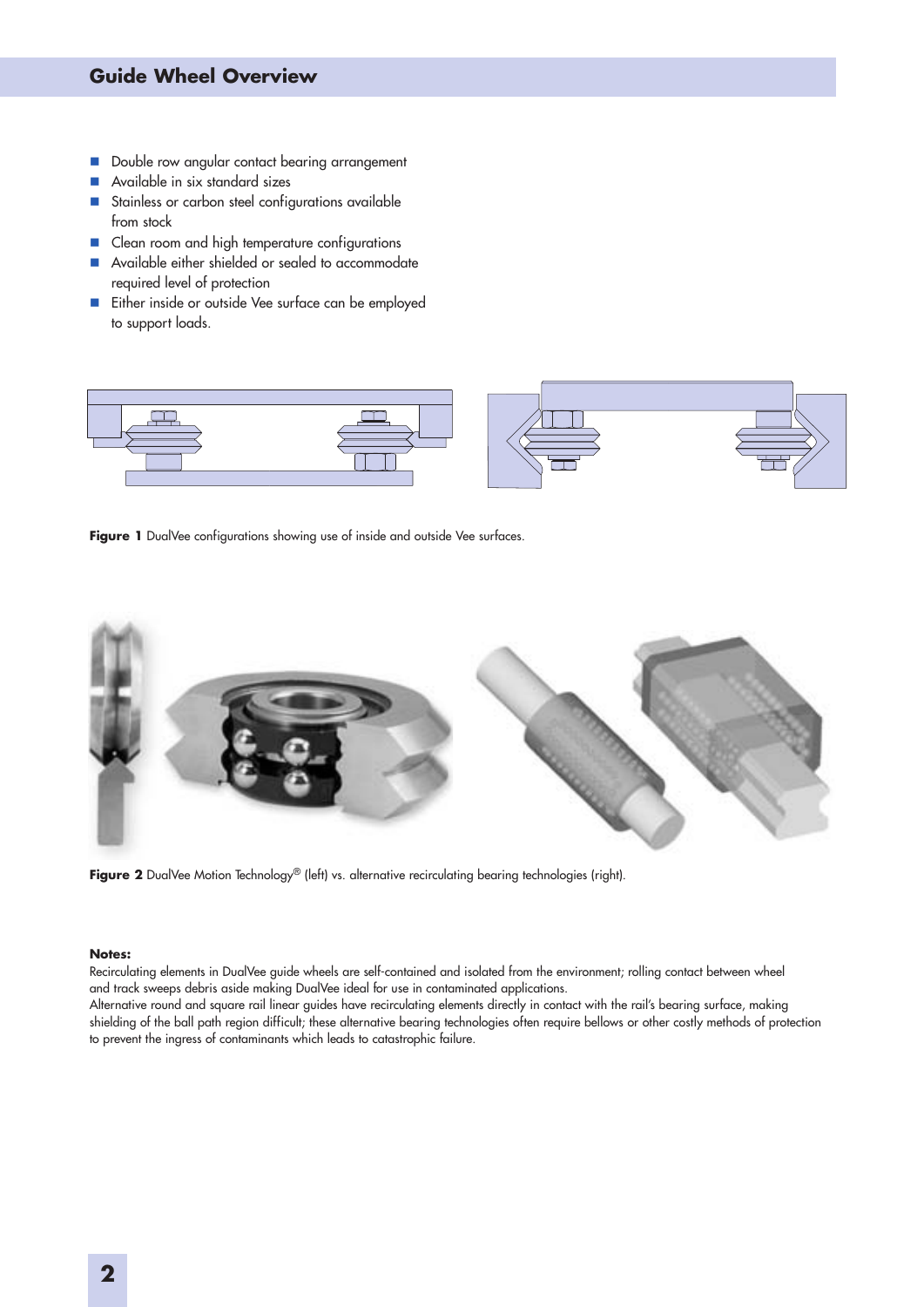## **Guide Wheels**

#### **DualVee Steel and Stainless Steel Wheels (see note 2)**

| <b>Part Number</b> | <b>Radial Load (N)</b> | <b>Axial Load (N)</b> | <b>Weight in Grams</b> |
|--------------------|------------------------|-----------------------|------------------------|
| W <sub>0</sub>     | 650                    | 123                   | 5.1                    |
| W1                 | 1220                   | 252                   | 11.1                   |
| W <sub>2</sub>     | 2650                   | 625                   | 39.0                   |
| W <sub>3</sub>     | 5900                   | 1701                  | 130.2                  |
| W4                 | 9700                   | 4001                  | 276.0                  |
| <b>WOX</b>         | 650                    | 123                   | 5.1                    |
| W1X                | 1220                   | 252                   | 11.1                   |
| W <sub>2</sub> X   | 2650                   | 625                   | 39.0                   |
| W3X                | 5900                   | 1701                  | 132.0                  |
| W4X                | 9700                   | 4001                  | 276.0                  |
| W4XXL              | 14300                  | 6552                  | 575.0                  |
| W1SSX              | 1220                   | 252                   | 11.1                   |
| W2SSX              | 2650                   | 625                   | 39.0                   |
| W3SSX              | 5900                   | 1701                  | 130.2                  |
| W4SSX              | 9700                   | 4001                  | 276.0                  |
| W4SSXXL            | 14300                  | 6552                  | 575.0                  |
| <b>WOSSCR</b>      | 540                    | 102                   | 5.1                    |
| W1SS227            | 1013                   | 209                   | 11.1                   |
| W2SS227            | 2200                   | 519                   | 39.0                   |
| W3SS227            | 4897                   | 1412                  | 130.2                  |
| W4SSCR             | 8051                   | 3321                  | 276.0                  |

#### **DualVee Integral Bushing Wheels, Studded Wheels, Steel and Stainless Steel**

| <b>Part Number</b>      | <b>Radial Load (N)</b> | <b>Axial Load (N)</b> | <b>Weight in Grams</b> |
|-------------------------|------------------------|-----------------------|------------------------|
| BWIC2/BWIE2             | 2650                   | 625                   | 45.0                   |
| BWIC3/BWIE3             | 5900                   | 1701                  | 156.4                  |
| BWIC4/BWIE4             | 9700                   | 4001                  | 302.0                  |
| SWIC0/SWIE0/SWAC0/SWAE0 | 650                    | 123                   | 9.1                    |
| SWIC1/SWIE1/SWAC1/SWAE1 | 1220                   | 252                   | 17.5                   |
| SWIC2/SWIE2/SWAC2/SWAE2 | 2650                   | 625                   | 54.3                   |
| SWIC3/SWIE3             | 5900                   | 1701                  | 164.0                  |
| SWIC4/SWIE4             | 9700                   | 4001                  | 330.4                  |

#### **DualVee Polymer Studded Wheels**

| <b>Part Number</b> | <b>Radial Load (N)</b> | <b>Axial Load (N)</b> | <b>Weight in Grams</b> |
|--------------------|------------------------|-----------------------|------------------------|
| SWICOP/SWIEOP      | 28                     |                       | 5.9                    |
| SWIC1P/SWIE1P      | 55                     | 27.5                  | 10.7                   |
| SWIC2P/SWIE2P      | 70                     | 42                    | 26.2                   |

#### **Crown Wheel, Steel and Polymer overmolded**

| <b>Part Number</b> | <b>Radial Load (N)</b> | <b>Axial Load (N)</b> | <b>Weight in Grams</b> |
|--------------------|------------------------|-----------------------|------------------------|
| CSWIC0/CSWIE0      | 650                    |                       | 9.1                    |
| CSWIC1/CSWIE1      | 1220                   |                       | 25.0                   |
| CSWIC2/CSWIE2      | 2650                   |                       | 65.0                   |
| CSWIC3/CSWIE3      | 5900                   |                       | 190.0                  |
| CSWIC0P/CSWIE0P    | 28                     |                       | 6.2                    |
| CSWIC1P/CSWIE1P    | 55                     |                       | 11.2                   |
| CSWIC2P/CSWIE2P    | 70                     |                       | 27.5                   |

#### **Notes:**

1. See page 17 for overview of load/life relationship.

2. Wheels on their own ('W' part numbers) will require Support Bushings, refer to pages 12/13.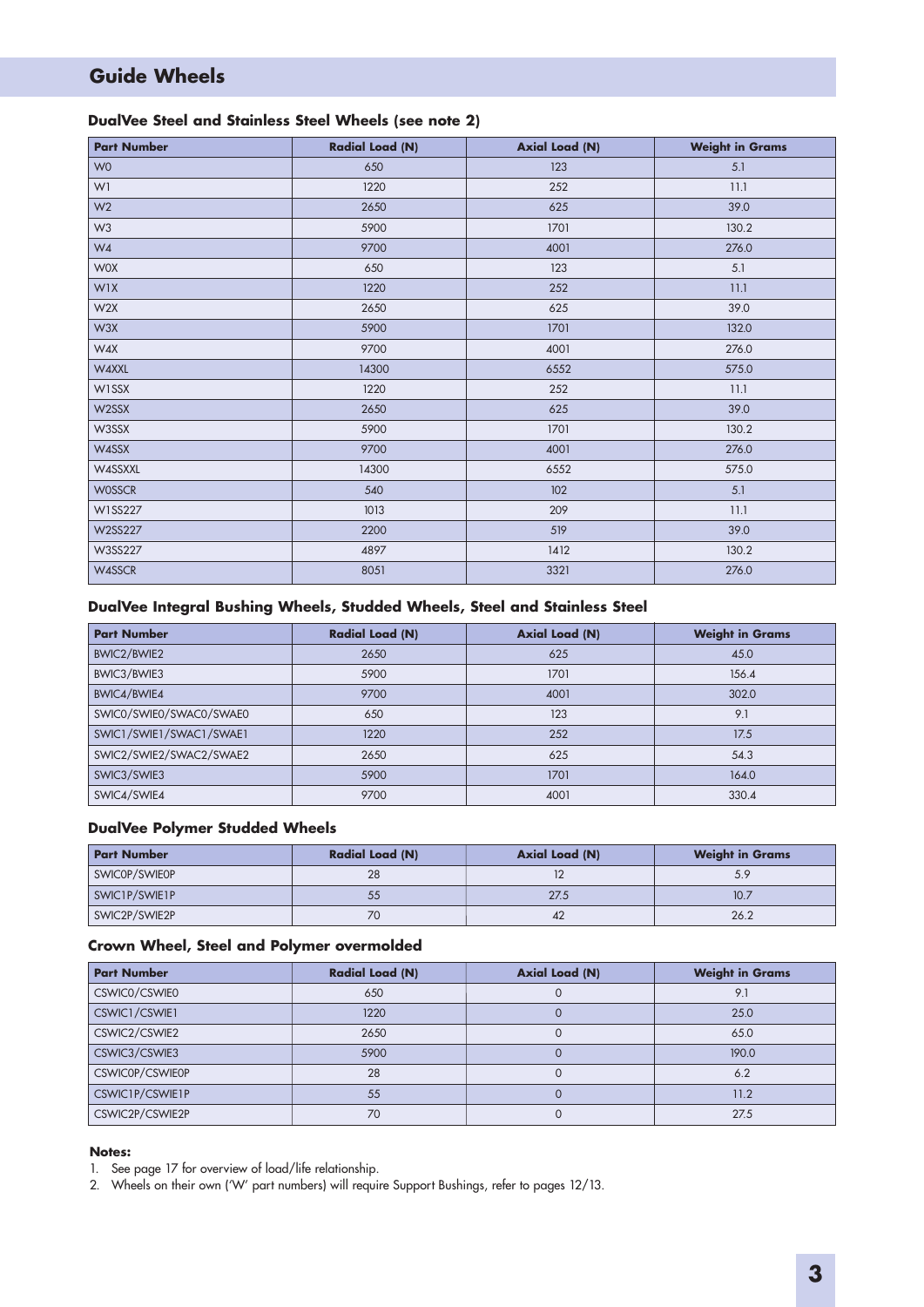## **Guide Wheel Dimensions and Materials (Steel and Stainless Steel)**

#### **Model Code Examples:**

**W1** (DualVee Guide Wheel, Size 1, Standard Material, Shield) **W1SSX** (DualVee Guide Wheel, Size 1, Stainless Steel, Seal)

#### **Support Bushings – see page 12/13**

| <b>Wheel DualVee</b> | <b>Wheel Size</b>                                                             | <b>Materials</b>    | <b>Outer Race</b> | <b>Inner Race</b>                          | <b>Ball</b> | <b>Retainer</b> | <b>Shield or Seal</b> |      |  |  |  |  |
|----------------------|-------------------------------------------------------------------------------|---------------------|-------------------|--------------------------------------------|-------------|-----------------|-----------------------|------|--|--|--|--|
|                      |                                                                               | <b>Blank (Std)=</b> | 52100             | 52100                                      | 52100       | Nylon 66        | Shield                |      |  |  |  |  |
|                      | $\mathbf{o}$                                                                  | $X =$               | 52100             | 52100                                      | 52100       | Nylon 66        | Seal                  |      |  |  |  |  |
|                      |                                                                               | $SSCR =$            | 440C              | 440C                                       | 440C        | 304             | Seal                  |      |  |  |  |  |
|                      | SSCR (Clean Room Compatible <sup>4</sup> )                                    |                     |                   |                                            |             |                 |                       |      |  |  |  |  |
|                      |                                                                               | Blank (Std.)=       | 52100             | 52100                                      | 52100       | Nylon 66        | Shield                |      |  |  |  |  |
|                      | ı                                                                             | $X =$               | 52100             | 52100                                      | 52100       | Nylon 66        | Seal                  |      |  |  |  |  |
|                      | $\mathbf{2}$                                                                  | $SSX =$             | 440C              | 440C                                       | 440C        | Nylon 66        | Seal                  |      |  |  |  |  |
|                      |                                                                               | $SS227=$            | 440C              | 440C                                       | 440C        | 304             | Shield                |      |  |  |  |  |
|                      | SS227 (Heat Stabilized for Clean Room and High Heat Compatible <sup>5</sup> ) |                     |                   |                                            |             |                 |                       |      |  |  |  |  |
| W                    |                                                                               | Blank (Std.)=       | 52100             | 52100                                      | 52100       | Nylon 66        | Shield                |      |  |  |  |  |
|                      | 3                                                                             |                     | $X =$             | 52100                                      | 52100       | 52100           | Nylon 66              | Seal |  |  |  |  |
|                      |                                                                               | $SSX =$             | 440C              | 440C                                       | 440C        | Nylon 66        | Seal                  |      |  |  |  |  |
|                      |                                                                               | $SS227=$            | 440C              | 440C                                       | 440C        | 304             | Shield                |      |  |  |  |  |
|                      | SS227 (Heat Stabilized for Clean Room and High Heat Compatible <sup>5</sup> ) |                     |                   |                                            |             |                 |                       |      |  |  |  |  |
|                      |                                                                               | Blank (Std.)=       | 52100             | 52100                                      | 52100       | Nylon 66        | Shield                |      |  |  |  |  |
|                      |                                                                               | $X =$               | 52100             | 52100                                      | 52100       | Nylon 66        | Seal                  |      |  |  |  |  |
|                      | 4                                                                             | $SSX =$             | 440C              | 440C                                       | 440C        | Nylon 66        | Seal                  |      |  |  |  |  |
|                      |                                                                               | $SSCR =$            | 440C              | 440C                                       | 440C        | 304             | Seal                  |      |  |  |  |  |
|                      |                                                                               |                     |                   | SSCR (Clean Room Compatible <sup>4</sup> ) |             |                 |                       |      |  |  |  |  |
|                      | 4XXL                                                                          | $XXL =$             | 52100             | 52100                                      | 52100       | Nylon 66        | Seal                  |      |  |  |  |  |
|                      | Extra Large Wheel                                                             | SSXL=               | 440C              | 440C                                       | 440C        | Nylon 66        | Seal                  |      |  |  |  |  |

| <b>Size</b> | <b>Outside</b><br><b>Diameter A</b> |       | Width $W3$ | <b>Inside Vee Radius</b><br><b>MDw Inside</b> | <b>Outside Vee Radius</b><br><b>MDw Outside</b> |
|-------------|-------------------------------------|-------|------------|-----------------------------------------------|-------------------------------------------------|
| $\mathbf 0$ | 14.83                               | 4.00  | 6.35       | 5.94                                          | 9.12                                            |
|             | 19.58                               | 4.76  | 7.87       | 7.95                                          | 11.89                                           |
|             | 30.73                               | 9.53  |            | 12.70                                         | 18.26<br>27.00                                  |
|             | 45.80                               |       | 15.88      | 19.05                                         |                                                 |
|             | 59.94                               | 15.00 | 19.05      | 25.40                                         | 34.93                                           |
| 4XXL        | 75.39                               | 22.00 | 25.40      | 31.75                                         | 44.45                                           |

\* All dimensions are in mm. \*\* Guide wheels are manufactured to ABEC 1.





- **Notes:**
- 1. Bore ID tolerance is +0-0.007. except 4XXL.
- 2. 4XXL Bore ID tolerance is +0-0.01.
- 3. Width tolerance is +0-0.12.
- 4. Clean Room Compatible All stainless steel components are internally lubricated with Krytox GPL 227.
- 5. High Temperature Compatible Heat stabilized components allow for operating temperatures to 260°C.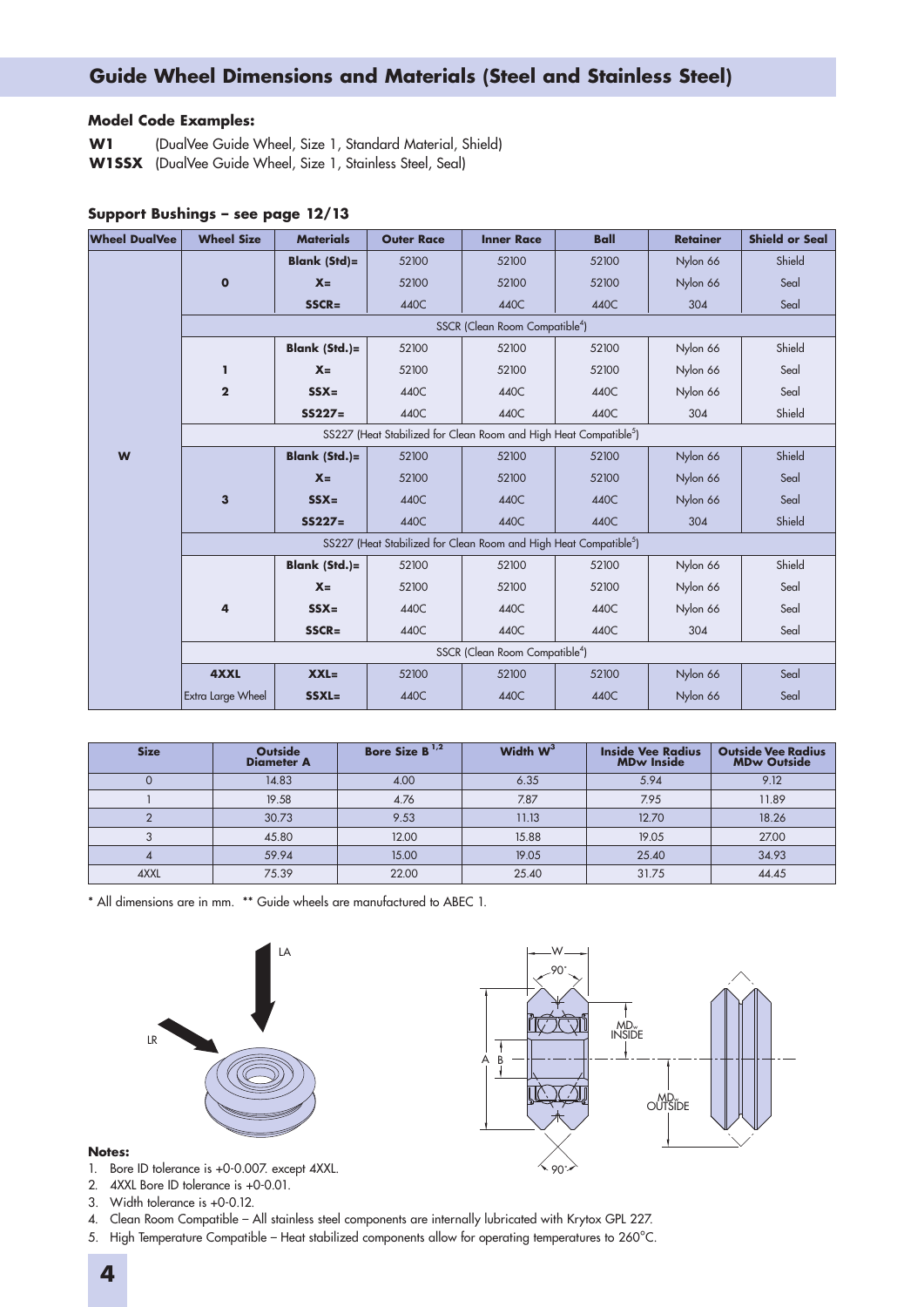## **Integral Bushing DualVee Wheels**

## **Model Code Examples:**

**BWIC2M** (Bushing DualVee Wheel Integral, Concentric, Size 2, Standard Material) **BWIE2SSXM** (Bushing DualVee Wheel Integral, Eccentric, Size 2, Stainless Steel)

| <b>Bushina</b><br>Wheel<br><b>Integral</b> | Wheel Offset                         | <b>Wheel Size</b> | <b>Materials</b><br>Code | <b>Outer Race</b> | <b>Inner Race</b> | <b>Ball</b> | <b>Retainer</b> | <b>Shield or</b><br>Seal | <b>Thru-Bore</b> |          |      |
|--------------------------------------------|--------------------------------------|-------------------|--------------------------|-------------------|-------------------|-------------|-----------------|--------------------------|------------------|----------|------|
| <b>BWI</b>                                 | $C =$ Concentric<br>$E = E$ ccentric |                   |                          | Blank $(Std.) =$  | 52100             | 52100       | 52100           | Nylon 66                 | Shield           |          |      |
|                                            |                                      |                   |                          |                   |                   | $X =$       | 52100           | 52100                    | 52100            | Nylon 66 | Seal |
|                                            |                                      |                   | 4                        | $SSX^1 =$         | 440C              | 440C        | 440C            | Nylon 66                 | Seal             |          |      |

| <b>Size</b> |                          | <b>BØ</b> |       |       |      | FØ    |
|-------------|--------------------------|-----------|-------|-------|------|-------|
|             | $\overline{\phantom{a}}$ |           | 9.63  | 15.19 | 0.76 | 30.73 |
|             | 10                       | 10        | 13.63 | 21.56 | 1.50 | 45.80 |
|             | $\Omega$<br>$L_{L}$      |           | 16.36 | 25.88 | 2.01 | 59.94 |

\* All dimensions are in mm.





th<sub>on</sub>

**by ear** 

**\*LowerSeparately Cost** 

 **with**

 **bush**



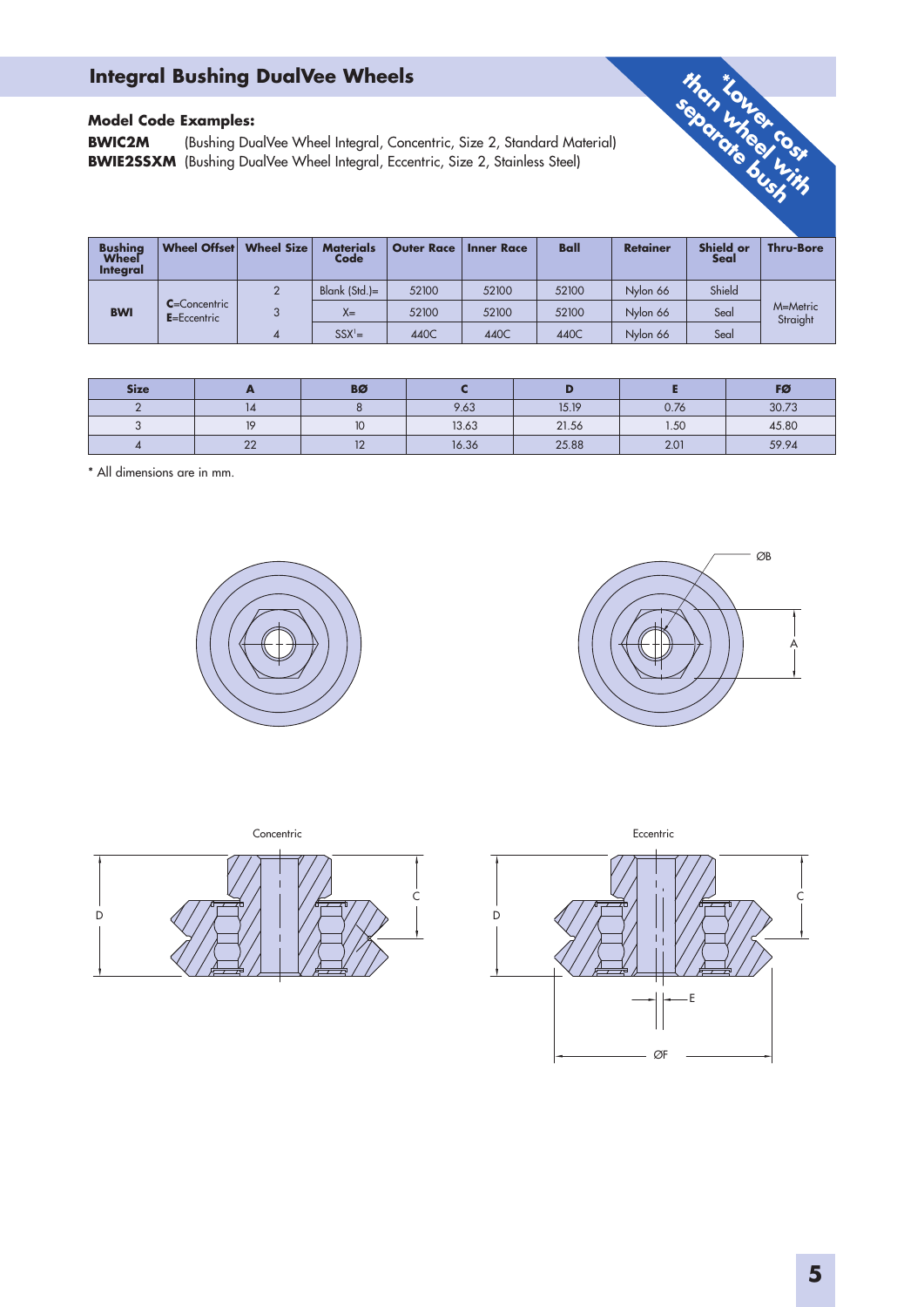## **Integral Studded DualVee Wheels**

#### **Model Code Examples:**

**SWIC1** (Studded DualVee Wheel Integral, Concentric, Size 1, Standard Material) **SWIE1P** (Studded DualVee Wheel Integral, Eccentric, Size 1, Polymer)

| <b>Studded</b>        | <b>Wheel Offset</b>                                                | <b>Wheel Size</b> | <b>Materials</b> |                               |                   | <b>Materials</b> |                 |                       |
|-----------------------|--------------------------------------------------------------------|-------------------|------------------|-------------------------------|-------------------|------------------|-----------------|-----------------------|
| <b>Wheel Integral</b> |                                                                    |                   | Code             | <b>Outer Race</b>             | <b>Inner Race</b> | <b>Ball</b>      | <b>Retainer</b> | <b>Shield or Seal</b> |
|                       | $\mathbf{o}$<br>C=Concentric<br>$\overline{2}$<br>$E = E$ ccentric | Blank (Std.)=     | 52100            | 52100                         | 52100             | Nylon 66         | Shield          |                       |
|                       |                                                                    |                   | $X =$            | 52100                         | 52100             | 52100            | Nylon 66        | Seal                  |
|                       |                                                                    |                   | $SSX =$          | 440C                          | 440C              | 440C             | Nylon 66        | Seal                  |
| <b>SWI</b>            |                                                                    |                   | $P =$            | Polymer<br>Overmolded<br>440C | 440C              | 440C             | Stainless Steel | Shield                |
|                       |                                                                    | 3                 | Blank $(Std.)=$  | 52100                         | 52100             | 52100            | Nylon 66        | Shield                |
|                       |                                                                    |                   | $X =$            | 52100                         | 52100             | 52100            | Nylon 66        | Seal                  |
|                       |                                                                    | 4                 | $SSX =$          | 440C                          | 440C              | 440C             | Nylon 66        | Seal                  |

#### **Integrated Studded Steel Wheels**

| <b>Size</b>    | A  | B <sup>1</sup> | $\mathcal{C}^2$ | $\mathbf{D}^3$ |       | F <sup>4</sup> | G    | <b>Concentric</b><br><b>Stud Thread</b> | <b>Eccentric</b><br><b>Stud Thread</b> |       | <b>Internal Hex</b><br>(steel version only) | (max) |
|----------------|----|----------------|-----------------|----------------|-------|----------------|------|-----------------------------------------|----------------------------------------|-------|---------------------------------------------|-------|
| $\mathbf 0$    |    | 5.56           | 2.16            | 7.62           | 16.94 | 6.15           | 0.45 | $M6 \times 1.0$                         | M5x0.8                                 | 14.83 |                                             | 0.43  |
|                | 12 | 6.35           | 2.16            | 8.10           | 19.34 | 7.30           | 0.60 | $M8 \times 1.25$<br>$M6 \times 1.0$     |                                        | 19.58 | -                                           | 0.5   |
| $\overline{2}$ | 14 | 9.53           | 2.79            | 11.38          | 26.57 | 9.63           | 0.76 | $M10 \times 1.5$                        | $M8 \times 1.25$                       | 30.73 | 6                                           |       |
| 3              | 19 | 10.72          | 4.32            | 15.11          | 36.67 | 13.63          | 1.49 | $M12 \times 1.75$                       | $M10 \times 1.5$                       | 45.80 | 8                                           |       |
| $\overline{4}$ | 22 | 12.70          | 4.50            | 19.00          | 44.88 | 16.36          | 2.00 | $M14 \times 2.0$                        | $M12 \times 1.75$                      | 59.94 | 10                                          |       |







#### **Integrated Studded Polymer overmolded Wheels**

| <b>Size</b> |    |      | $\mathbf{r}^2$ | D <sup>3</sup> |       | -4   |      | Concentric<br><b>Stud Thread</b> | <b>Eccentric</b><br><b>Stud Thread</b> | т     |
|-------------|----|------|----------------|----------------|-------|------|------|----------------------------------|----------------------------------------|-------|
| $\mathbf 0$ |    | 5.56 | 2.16           | 7.62           | 16.94 | 6.15 | 0.81 | $M6 \times 1.0$                  | M5x0.8                                 | 14.83 |
|             | 12 | 6.35 | 2.16           | 8.10           | 19.34 | 7.30 | 0.83 | $M8 \times 1.25$                 | $M6 \times 1.0$                        | 19.58 |
| $\Omega$    | 14 | 9.53 | 2.79           | 11.38          | 26.57 | 9.63 | 0.93 | $M10 \times 1.5$                 | $M8 \times 1.25$                       | 30.73 |

\* All dimensions are in mm.

Concentric Stud **Eccentric Stud Eccentric Stud** 



#### **Notes:**

1) Diameter Tolerance is +0.05-0.00 2) Height Tolerance is ±0.13 3) Height Tolerance is ±0.1

4) Height Tolerance is ±0.05





Outer Vee Polymer overmolded Steel inner bearing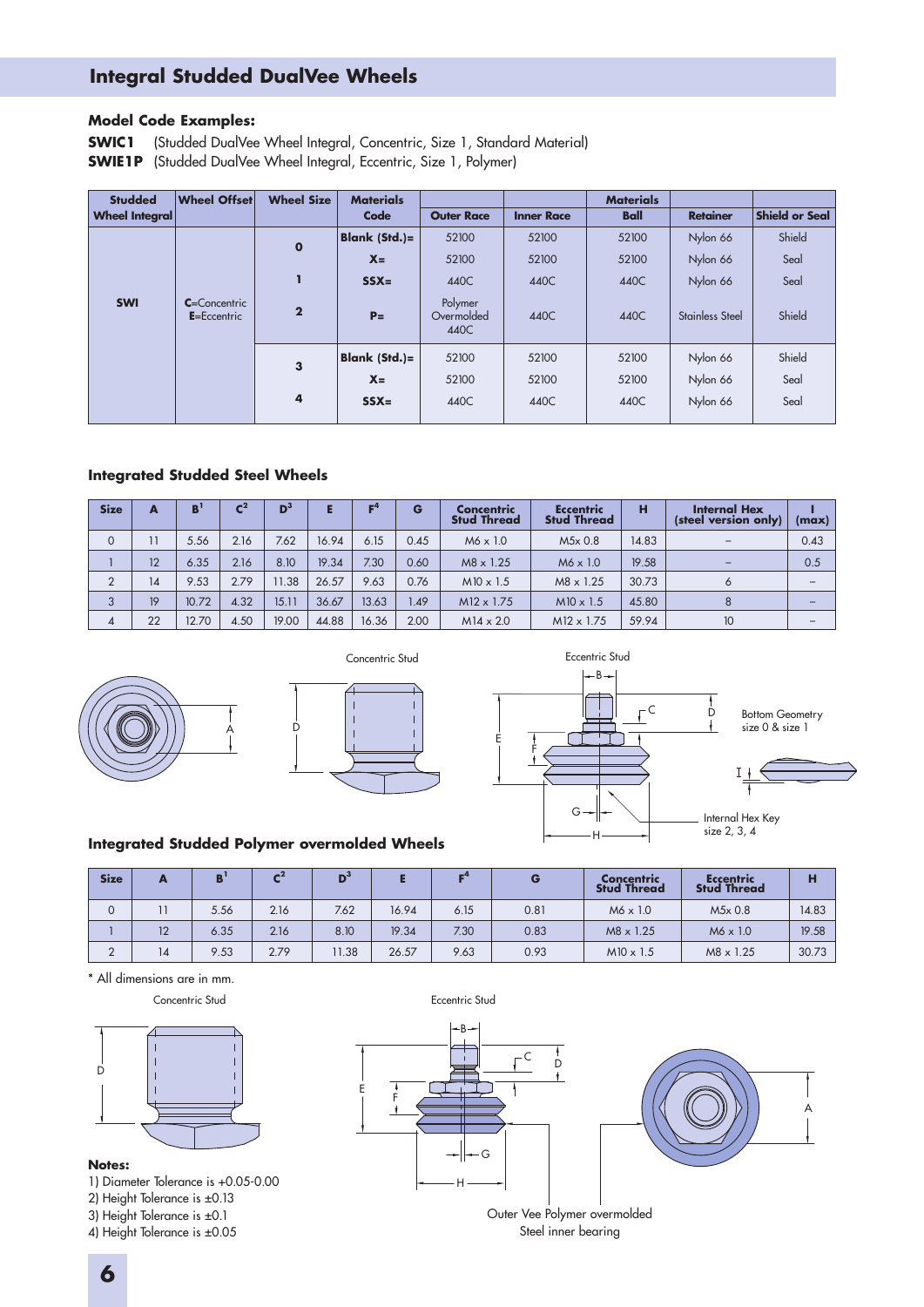## **Studded Guide Wheels Assembly**

#### **Model Code Examples:**

**SWAC1** (Studded DualVee Wheel, Concentric Size 1, Standard Materials) **SWAE1SSX** (Studded DualVee Wheel, Eccentric Size 1, Stainless Steel)

| <b>Studded Wheel Wheel Offset</b> |                                                                         | <b>Wheel Size</b> | <b>Materials</b>                              |                                |                                | <b>Materials</b>               |                                         |                                  |  |  |
|-----------------------------------|-------------------------------------------------------------------------|-------------------|-----------------------------------------------|--------------------------------|--------------------------------|--------------------------------|-----------------------------------------|----------------------------------|--|--|
| <b>Assembly</b>                   |                                                                         |                   | Code                                          | <b>Outer Race</b>              | <b>Inner Race</b>              | <b>Ball</b>                    | <b>Retainer</b>                         | <b>Shield or Seal</b>            |  |  |
|                                   | $C =$ Concentric                                                        |                   | $X =$                                         | 52100                          | 52100                          | 52100                          | Nylon 66                                | Seal                             |  |  |
|                                   | $E = E$ ccentric                                                        | $\mathbf{o}$      | $SSCR =$                                      | 440C                           | 440C                           | 440C                           | 304                                     | Seal                             |  |  |
|                                   |                                                                         |                   |                                               | (Clean Room Compatible)        |                                |                                |                                         |                                  |  |  |
| <b>SWA</b>                        | $C =$ Concentric<br>$E = E$ ccentric                                    | $\overline{2}$    | Blank (Std.)=<br>$X =$<br>$SSX =$<br>$SS227=$ | 52100<br>52100<br>440C<br>440C | 52100<br>52100<br>440C<br>440C | 52100<br>52100<br>440C<br>440C | Nylon 66<br>Nylon 66<br>Nylon 66<br>304 | Shield<br>Seal<br>Seal<br>Shield |  |  |
|                                   | (Heat Stabilized for Clean Room and High Heat Compatible <sup>1</sup> ) |                   |                                               |                                |                                |                                |                                         |                                  |  |  |

| <b>Size</b>    | <b>Offset</b><br>EC <sup>5</sup> | <b>Overall</b><br>Length | н     | Journal<br><b>Diameter</b><br>OD <sup>2</sup> | Journal<br>Length<br>JL | <b>Thread</b><br>Length<br>TL. | <b>Thread</b>    | <b>Shoulder</b><br><b>Thickness</b><br>$\epsilon$ <sup>3</sup> | <b>Vee</b><br><b>Height</b><br>VH <sup>4</sup> | <b>Hex Size</b><br><b>HS</b> | Nut &<br>Washer N,<br>$W^{6,7}$ | Weight<br><b>in</b><br>Grams |
|----------------|----------------------------------|--------------------------|-------|-----------------------------------------------|-------------------------|--------------------------------|------------------|----------------------------------------------------------------|------------------------------------------------|------------------------------|---------------------------------|------------------------------|
| $\Omega$       | 0.3                              | 18.8                     | 14.83 | 3.98                                          | 9.9                     | 6.1                            | $M4 \times 0.7$  | 2.0                                                            | 5.2                                            |                              | M <sub>4</sub>                  | 8.9                          |
|                | 0.4                              | 25.4                     | 19.58 | 5.97                                          | 15.0                    | 8.9                            | $M6 \times 1$    | 2.1                                                            | 6.0                                            | 12                           | M6                              | 19.8                         |
| $\overline{2}$ | 0.6                              | 39.1                     | 30.73 | 9.97                                          | 24.9                    | 15.0                           | $M10 \times 1.5$ | 2.6                                                            | 8.2                                            | 14                           | <b>M10</b>                      | 74.2                         |

\* All dimensions are in mm.

#### **Thru-Hole Style**

- DualVee<sup>®</sup> guide wheels with 416 stainless steel stud and mounting hardware
- **Easy installation/available from stock**
- Consolidates multiple components into one part number, making procurement simple
- Choose from a wide range of standard available guide wheels
- For larger wheel sizes in a studded configuration, contact the Hepco Sales Department



- 1. High Temperature compatible. Heat stabilized performance allows for operating temperatures to 260° C.
- 2. Journal Diameter (OD) Tolerance is +0.00-0.02.
- 3. Shoulder Thickness (S) Tolerance is ±0.03.
- 4. Vee Height (VH) Tolerance is ±0.05 mm.
- 5. Eccentricity (EC) Tolerance is ±0.13 mm. All mounting information in this catalogue assumes a central position of the eccentric stud allowing adjustment from plus "EC" to minus "EC".
- 6. Nuts are manufactured to DIN standard 934 (18-8 stainless steel).
- 7. Washers are manufactured to DIN standard 125 (18-8 stainless steel).
- 8. See guide wheel specifications for detailed data on wheels (page 4).
- 9. See load/life discussion in the technical reference section for sizing and selection information (page 17/18).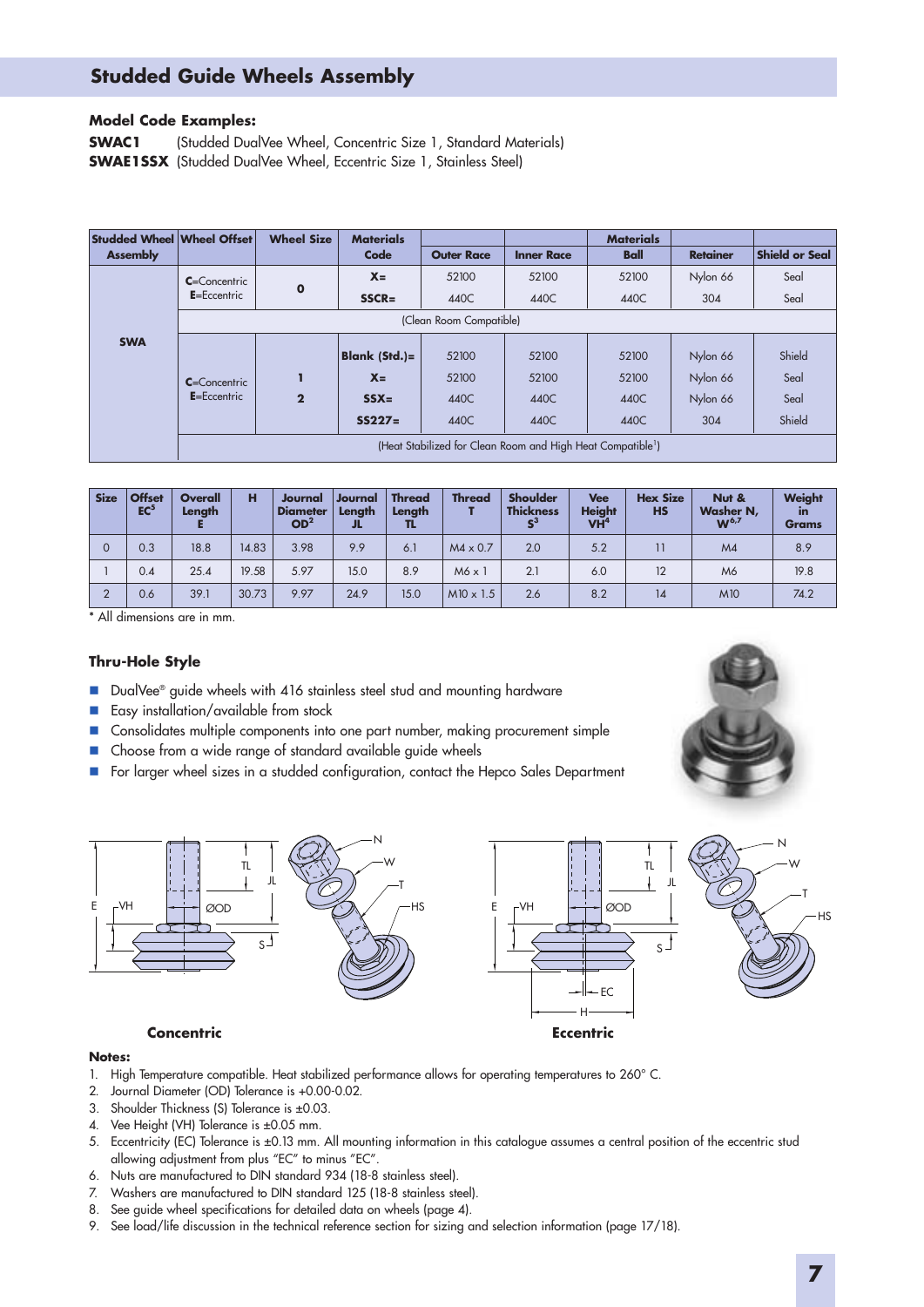## **Crown Integral Studded Wheels, Steel and Polymer**

#### **Model Code Examples:**

**CSWIC1** (Crown Wheel, Stud Integral, Concentric, Size 1, Standard Materials) **CSWIE2P** (Crown Wheel, Stud Integral, Eccentric, Size 2, Polymer)

| <b>Wheel</b>   | <b>Studded</b>        | <b>Wheel</b>     | <b>Wheel</b>      | <b>Materials</b> | <b>Materials</b>              |                   |             |                        |               |  |  |
|----------------|-----------------------|------------------|-------------------|------------------|-------------------------------|-------------------|-------------|------------------------|---------------|--|--|
| <b>Style</b>   | <b>Wheel Integral</b> | <b>Offset</b>    | <b>Size</b>       |                  | <b>Outer Race</b>             | <b>Inner Race</b> | <b>Ball</b> | <b>Retainer</b>        | <b>Shield</b> |  |  |
|                |                       |                  | $*0 = 14.83$ dia. | $Blank$ (Std.)=  | 52100                         | 52100             | 52100       | Nylon 66               | Shield        |  |  |
|                |                       | $C =$ Concentric | $1 = 19.58$ dia.  | $x =$            | 52100                         | 52100             | 52100       | Nylon 66               | Seal          |  |  |
| $C =$<br>Crown | <b>SWI</b>            | $E = Eccentric$  | $2 = 30.73$ dig.  | $P =$            | Polymer<br>Overmolded<br>440C | 440C              | 440C        | <b>Stainless Steel</b> | Shield        |  |  |
|                |                       |                  | $3 = 45.80$ dia.  | Blank (Std.)=    | 52100                         | 52100             | 52100       | Nylon 66               | Shield        |  |  |

\* Size 0 only available Polymer Overmolded

#### **Crown Integral Studded Wheels, Steel**

| <b>Size</b> |    | ы     | $\mathbf{r}^2$ | D <sup>3</sup> |       | E <sup>4</sup> |      | <b>Concentric</b><br><b>Stud Thread</b> | <b>Eccentric</b><br><b>Stud Thread</b> |       | <b>Internal Hex</b><br>(steel version only) | (max)                    |
|-------------|----|-------|----------------|----------------|-------|----------------|------|-----------------------------------------|----------------------------------------|-------|---------------------------------------------|--------------------------|
|             | 12 | 6.30  | 2.16           | 8.10           | 19.34 | 7.30           | 0.60 | $M8 \times 1.25$                        | $M6 \times 1.0$                        | 19.58 |                                             | 0.5                      |
|             | 14 | 9.53  | 2.79           | 1.38           | 26.57 | 9.63           | 0.76 | $M10 \times 1.5$                        | $M8 \times 1.25$                       | 30.73 |                                             | $\overline{\phantom{a}}$ |
|             | 19 | 10.72 | 4.32           | 15.11          | 36.67 | 13.63          | .49  | $M12 \times 1.75$                       | $M10 \times 1.5$                       | 45.80 |                                             | $\sim$                   |



#### **Crown Integral Studded Wheels, Polymer Overmolded**

| <b>Size</b> | A  |      |      |       |       | $-4$ |      | <b>Concentric</b><br><b>Stud Thread</b> | <b>Eccentric</b><br><b>Stud Thread</b> |       | (max)                    |
|-------------|----|------|------|-------|-------|------|------|-----------------------------------------|----------------------------------------|-------|--------------------------|
|             |    | 5.56 | 2.16 | 7.62  | 16.94 | 6.15 | 0.81 | $M6 \times 1.0$                         | M5x0.8                                 | 14.83 | 0.5                      |
|             | 12 | 6.30 | 2.16 | 8.10  | 19.34 | 7.30 | 0.83 | $M8 \times 1.25$                        | $M6 \times 1.0$                        | 19.58 | 0.5                      |
|             | 14 | 9.53 | 2.79 | 11.38 | 26.57 | 9.63 | 0.96 | $M10 \times 1.5$                        | $M8 \times 1.25$                       | 30.73 | $\overline{\phantom{a}}$ |

\* All dimensions are in mm.

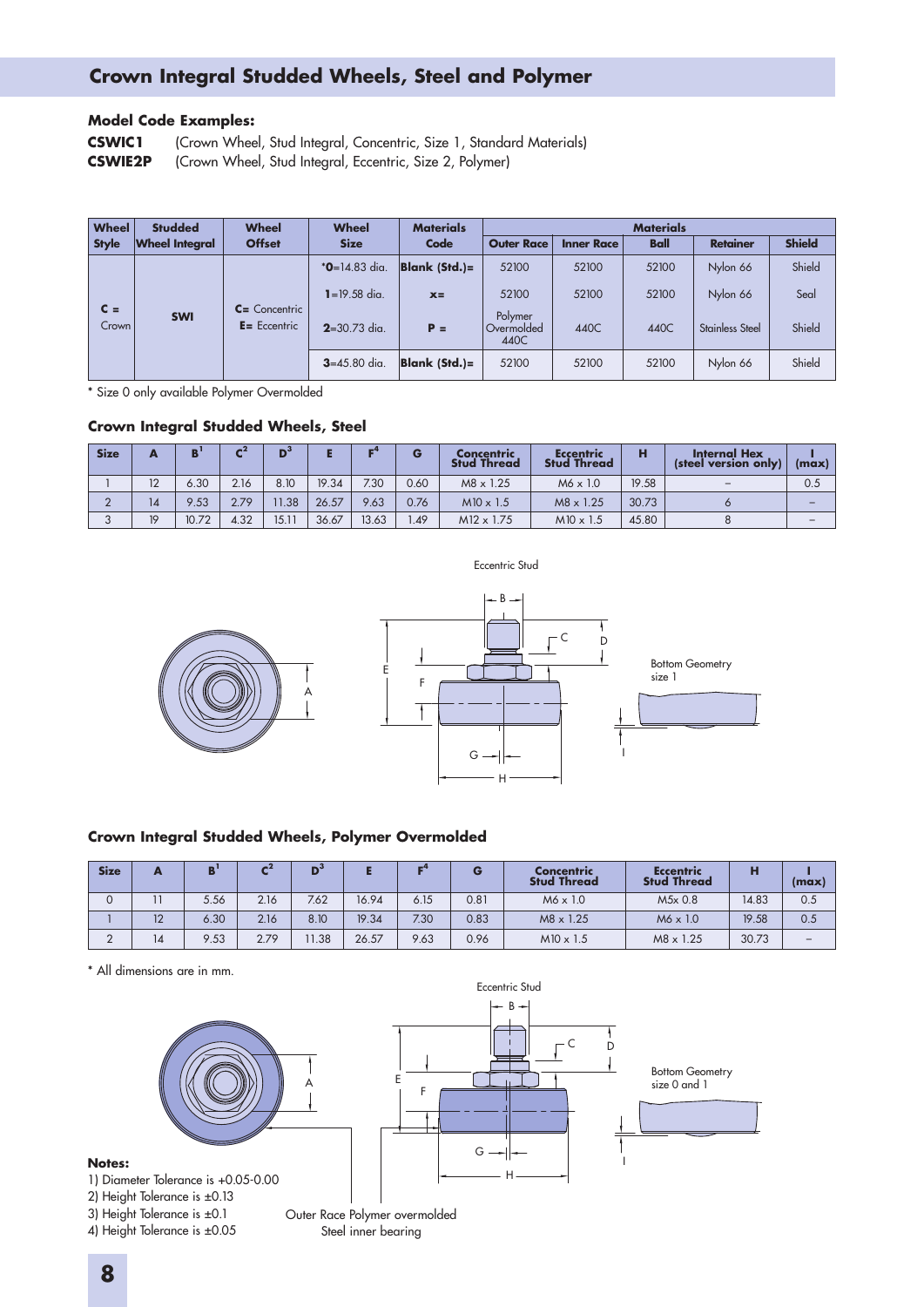## **Single Edge Track – Undrilled**

- **Easy installation/available from stock**
- Single edge design allows for flexible track pair spacing
- **Patented mounting shoulder allows for accurate** positioning of Vee ways
- Available "as formed," or induction hardened and polished
- **Induction hardened track remains soft below the** mounting shoulder, allowing for drilling or other machining
- Available in either AISI 1045 carbon steel or 420 stainless steel
- Available undrilled or pre-drilled for ease of installation
- Can be easily butt-joined for stroke lengths exceeding maximum single piece lengths (6096mm). Maximum Single length available 6096mm (except T4SS maximum length 5790mm). Any length cut to a tolerance of ±1.5mm. (Cutting charge applies.)

#### **Specifications:**

- **TS** Material AISI 1045 steel, cold formed to shape, unhardened, oiled.
- **TS SS** Material AISI 420 series stainless steel, cold formed to shape, unhardened, oiled.
- **T** Material AISI 1045 steel, top contact surfaces hardened 53 Rockwell C minimum, polished, oiled. Portion below indexing shoulder is left soft so it may be drilled for mounting.
- **T SS** Material AISI 420 series stainless steel, top contact surfaces hardened 40 Rockwell C minimum. Portion below indexing shoulder is left soft so it may be drilled for mounting. To further enhance corrosion resistance the track can be treated with Hepco's Pristinox™ process, which enriches the surface's chromium properties. Contact HepcoMotion's technical department for further information.





 $\overline{\phantom{a}}$ 

**To order:** Specify number of lengths, type of track, size, length.

**Example:** 5 ea., T4 1500mm (5 pieces, hardened track, size #4, 1.5m long).

#### **Notes:**

1. All dimensions are in mm.

| <b>Size</b>    |       |       | G    |      | <b>MD</b> T | Kg/m  |
|----------------|-------|-------|------|------|-------------|-------|
|                | 11.09 | 4.74  | 0.78 | 1.57 | 3.17        | 0.272 |
| $\overline{2}$ | 15.87 | 6.35  | 0.78 | 2.36 | 4.75        | 0.509 |
| 3              | 22.22 | 8.71  | 1.57 | 2.76 | 6.35        | 1.02  |
| $\overline{4}$ | 26.97 | 11.09 | 2.36 | 3.17 | 7.92        | 1.63  |
|                |       |       |      |      |             |       |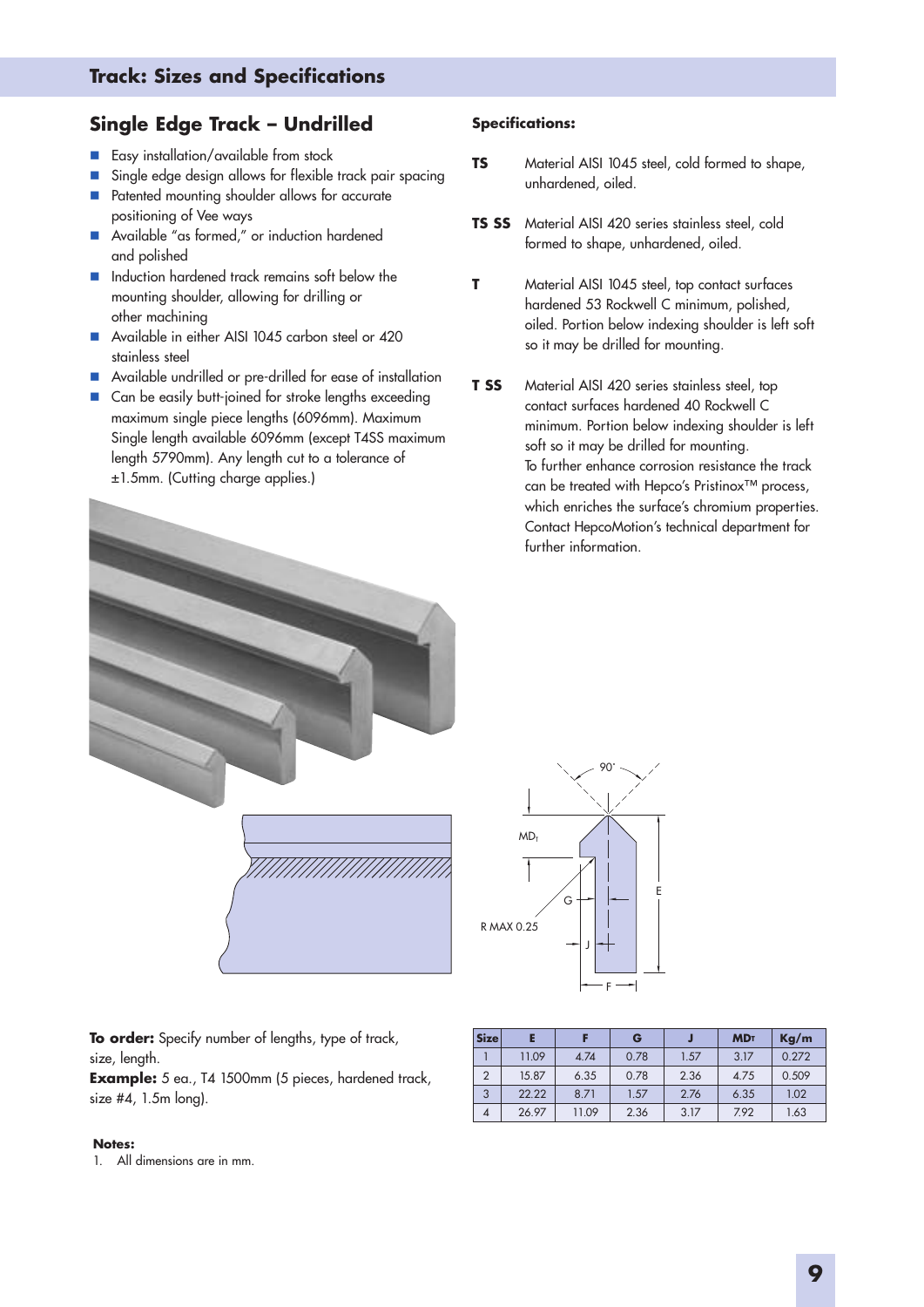## **Single Edge Track - Drilled**

| <b>DualVee</b><br><b>Size</b> | Part<br><b>Number</b> | <b>Number</b><br>of Holes | Length<br>$L^7$ | <b>End Hole</b><br><b>Spacing</b><br>ES <sup>4</sup> | <b>Hole to Hole</b><br><b>Spacing</b><br>HS <sup>3</sup> | <b>Hole Size Thru</b><br>(Diameter)<br>MH <sup>5</sup> | <b>Mounting Hole</b><br>Location<br><b>MHL<sup>6</sup></b> |
|-------------------------------|-----------------------|---------------------------|-----------------|------------------------------------------------------|----------------------------------------------------------|--------------------------------------------------------|------------------------------------------------------------|
|                               | $T1-311-7$            | $\overline{7}$            | 311             |                                                      |                                                          |                                                        |                                                            |
|                               | $T1-581-13$           | 13                        | 581             |                                                      |                                                          |                                                        |                                                            |
| $\mathbf{1}$                  | T1-851-19             | 19                        | 851             | 20.5                                                 | 45                                                       | 4.5                                                    | 4.0                                                        |
|                               | T1-1121-25            | 25                        | 1121            |                                                      |                                                          |                                                        |                                                            |
|                               | T1-1391-31            | 31                        | 1391            |                                                      |                                                          |                                                        |                                                            |
|                               | T1-1661-37            | 37                        | 1661            |                                                      |                                                          |                                                        |                                                            |
|                               | $T2 - 446 - 5$        | 5                         | 446             |                                                      |                                                          |                                                        |                                                            |
|                               | T2-806-9              | 9                         | 806             |                                                      |                                                          |                                                        |                                                            |
| $\overline{2}$                | T2-1166-13            | 13                        | 1166            | 43                                                   | 90                                                       | 6.0                                                    | 5.6                                                        |
|                               | T2-1526-17            | 17                        | 1526            |                                                      |                                                          |                                                        |                                                            |
|                               | T2-1886-21            | 21                        | 1886            |                                                      |                                                          |                                                        |                                                            |
|                               | T2-2246-25            | 25                        | 2246            |                                                      |                                                          |                                                        |                                                            |
|                               | $T3 - 446 - 5$        | 5                         | 446             |                                                      |                                                          |                                                        |                                                            |
|                               | T3-806-9              | 9                         | 806             |                                                      |                                                          |                                                        |                                                            |
| $\mathfrak{Z}$                | T3-1166-13            | 13                        | 1166            | 43                                                   | 90                                                       | 8.0                                                    | 8.0                                                        |
|                               | T3-1526-17            | 17                        | 1526            |                                                      |                                                          |                                                        |                                                            |
|                               | T3-1886-21            | 21                        | 1886            |                                                      |                                                          |                                                        |                                                            |
|                               | T3-2246-25            | 25                        | 2246            |                                                      |                                                          |                                                        |                                                            |
|                               | T4-446-5              | 5                         | 446             |                                                      |                                                          |                                                        |                                                            |
|                               | T4-806-9              | 9                         | 806             |                                                      |                                                          |                                                        |                                                            |
| $\pmb{4}$                     | T4-1166-13            | 13                        | 1166            | 43                                                   | 90                                                       | 9.5                                                    | 9.5                                                        |
|                               | T4-1526-17            | 17                        | 1526            |                                                      |                                                          |                                                        |                                                            |
|                               | T4-1886-21            | 21                        | 1886            |                                                      |                                                          |                                                        |                                                            |
|                               | T4-2246-25            | 25                        | 2246            |                                                      |                                                          |                                                        |                                                            |

\* All dimensions are in mm.

#### **Part Numbering**

| <b>T XXXXY</b>    | AISI 1045 carbon steel hardened to a minimum of Rc 53, polished and oiled   |
|-------------------|-----------------------------------------------------------------------------|
| <b>TS XXXXY</b>   | AISI 1045 carbon steel unhardened (Rc 22-25), as formed, oiled              |
| <b>T SS-XXXXY</b> | AISI 420 stainless steel hardened to a minimum of Rc 40, polished and oiled |
| TS SS-XXXXY       | AISI 420 stainless steel unhardened (Rc 20-22), as formed, oiled            |

#### **The underscore must be filled in with the appropriate DualVee track size (1, 2, 3, or 4) XXXX = (dimension L) Y = the total number of holes in the track**

#### **Examples**

T3-2246-25 represents a size 3 track, carbon steel hardened, 2246mm long, with a total of 25 holes along the length TS2SS-446-5 represents a size 2 track, stainless steel unhardened, 446mm long, with a total of 5 holes along the length



- 1. Available coating/plating options include black oxide or thin dense chrome. SS Track available with Pristinox™ process (see page 9).
- 2. Non-standard hole patterns can be accommodated. Non-standard track options are quoted upon request.
- 3. Hole to hole spacing tolerance is ±0.2 non-cumulative (dimension HS).
- 4. End hole spacing tolerance is ±0.5 (dimension ES).
- 5. Hole diameter tolerance is ±0.1.
- 6. Mounting hole location (MHL) tolerance is ±0.050.
- 7. Maximum single piece track lengths: 6m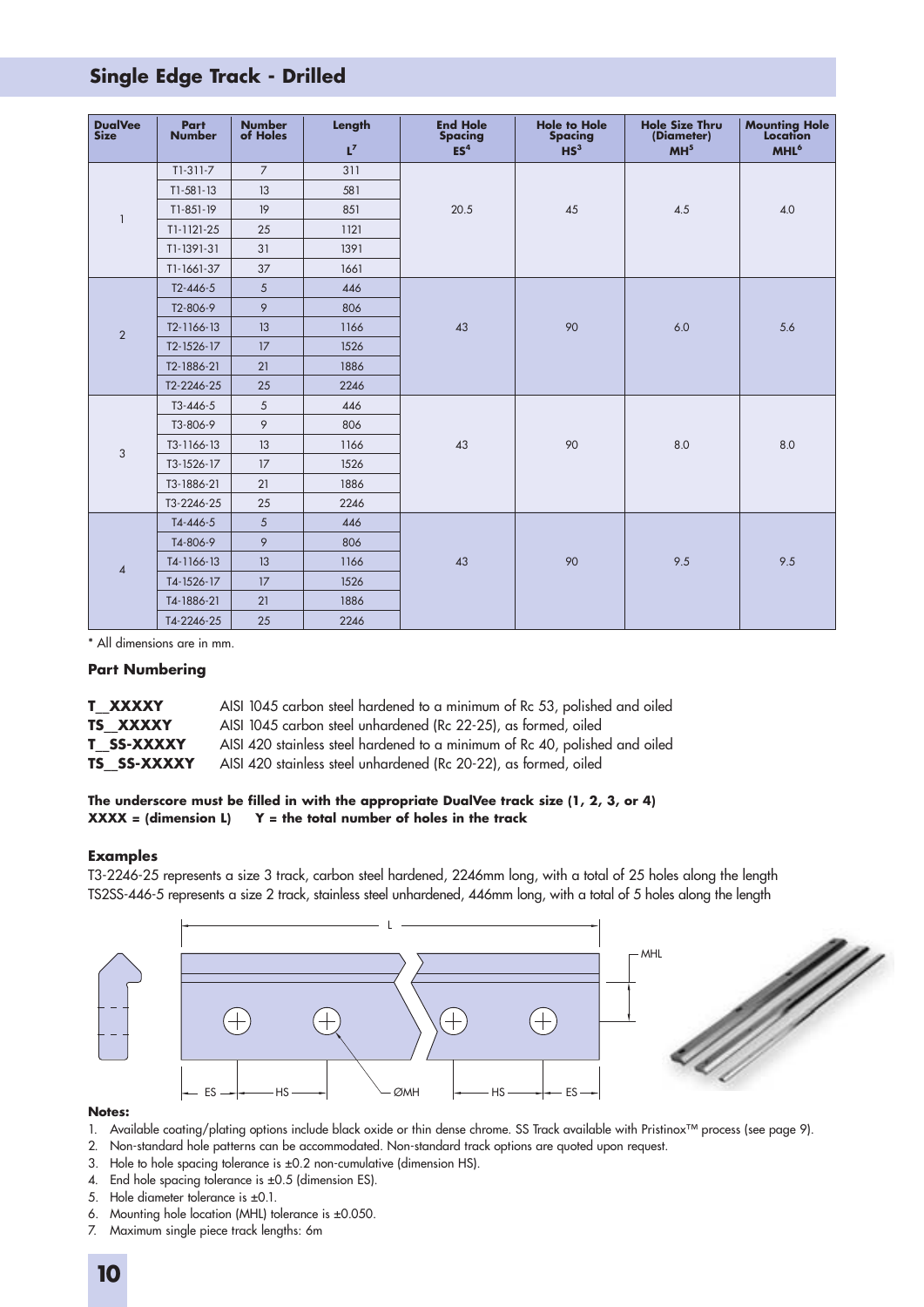## **Double Edge Track – Size 0 Drilled and Undrilled**

- **Patented mounting shoulder to accurately position Vee ways**
- Double edge design ensures parallel Vee ways
- **Pre-drilled track, immediate installation, no machining required**
- AISI 1045 carbon steel, hardened (Rc 53), polished, oiled (TD0)
- AISI 1045 carbon steel, unhardened (Rc 22-25), as formed, oiled (TDS0)
- Available coating/plating options: black oxide or thin dense chrome





#### **Standard Drilled Track**

| Part<br><b>Number</b> | <b>Number</b><br>of Holes | Length | <b>Vee Way</b><br><b>Surface</b><br><b>Condition</b> | <b>Vee Way</b><br><b>Surface</b><br><b>Hardness</b> | <b>Hole</b><br><b>Spacing</b> | <b>End Hole</b><br><b>Spacing</b> | <b>Hole</b><br>Size (Thru) | Hole<br>Location |
|-----------------------|---------------------------|--------|------------------------------------------------------|-----------------------------------------------------|-------------------------------|-----------------------------------|----------------------------|------------------|
|                       |                           |        |                                                      | <b>Rockwell C</b>                                   | HS <sup>2</sup>               | <b>ES</b>                         | <b>MH</b>                  | <b>MHL</b>       |
| TD0-155-4             | $\overline{4}$            | 155    |                                                      |                                                     |                               |                                   |                            |                  |
| TD0-290-7             | $\overline{7}$            | 290    |                                                      |                                                     |                               |                                   |                            |                  |
| TD0-425-10            | 10 <sup>°</sup>           | 425    | Hardened                                             | RC 53 Minimum                                       | 45                            | 10                                | 4.0                        | 3.50             |
| TD0-560-13            | 13                        | 560    |                                                      |                                                     |                               |                                   |                            |                  |
| TD0-695-16            | 16                        | 695    |                                                      |                                                     |                               |                                   |                            |                  |
| TD0-830-19            | 19                        | 830    |                                                      |                                                     |                               |                                   |                            |                  |
| TDS0-155-4            | $\overline{4}$            | 155    |                                                      |                                                     |                               |                                   |                            |                  |
| TDS0-290-7            | $\overline{7}$            | 290    |                                                      |                                                     |                               |                                   |                            |                  |
| TDS0-425-10           | 10 <sup>°</sup>           | 425    | Unhardened                                           | RC 22-25                                            | 45                            | 10                                | 4.0                        | 3.50             |
| TDS0-560-13           | 13                        | 560    |                                                      |                                                     |                               |                                   |                            |                  |
| TDS0-695-16           | 16                        | 695    |                                                      |                                                     |                               |                                   |                            |                  |
| TDS0-830-19           | 19                        | 830    |                                                      |                                                     |                               |                                   |                            |                  |

#### **Undrilled Track<sup>2</sup>**

| <b>DualVee</b><br><b>Size</b> | Part<br><b>Number</b> | <b>Width</b> | <b>Height</b><br>Location | Mountina<br>Shoulder<br>Centre Line | <b>Mountina</b><br><b>Depth</b> | Mountina<br>Shoulder to Shoulder to | Weight | <b>Condition</b><br><b>Hardness</b> | <b>Vee Way</b><br><b>Surface</b> |
|-------------------------------|-----------------------|--------------|---------------------------|-------------------------------------|---------------------------------|-------------------------------------|--------|-------------------------------------|----------------------------------|
|                               |                       | W            | н                         | <b>MDT</b>                          | <b>MSC</b>                      | <b>MSD</b>                          | (kg/m) |                                     | <b>Rockwell C</b>                |
|                               | TD <sub>0</sub>       | 13.10        | 3.88                      | 4.01                                | .52                             | 0.84                                | 0.25   | Hardened                            | Rc 53 min                        |
|                               | <b>TDSO</b>           | 13.10        | 3.88                      | 4.01                                | .52                             | 0.84                                | 0.25   | Unhardened                          | Rc 22-25                         |

- 1. For non-standard track lengths or other non-standard options, contact HepcoMotion for quotation.
- 2. Maximum single piece track lengths: 6m.
- 3. All tolerances same as single edge track, see page 10.
- 4. See pages 4, 22/23 for wheel (0) and MinVee Wheel Carriage details.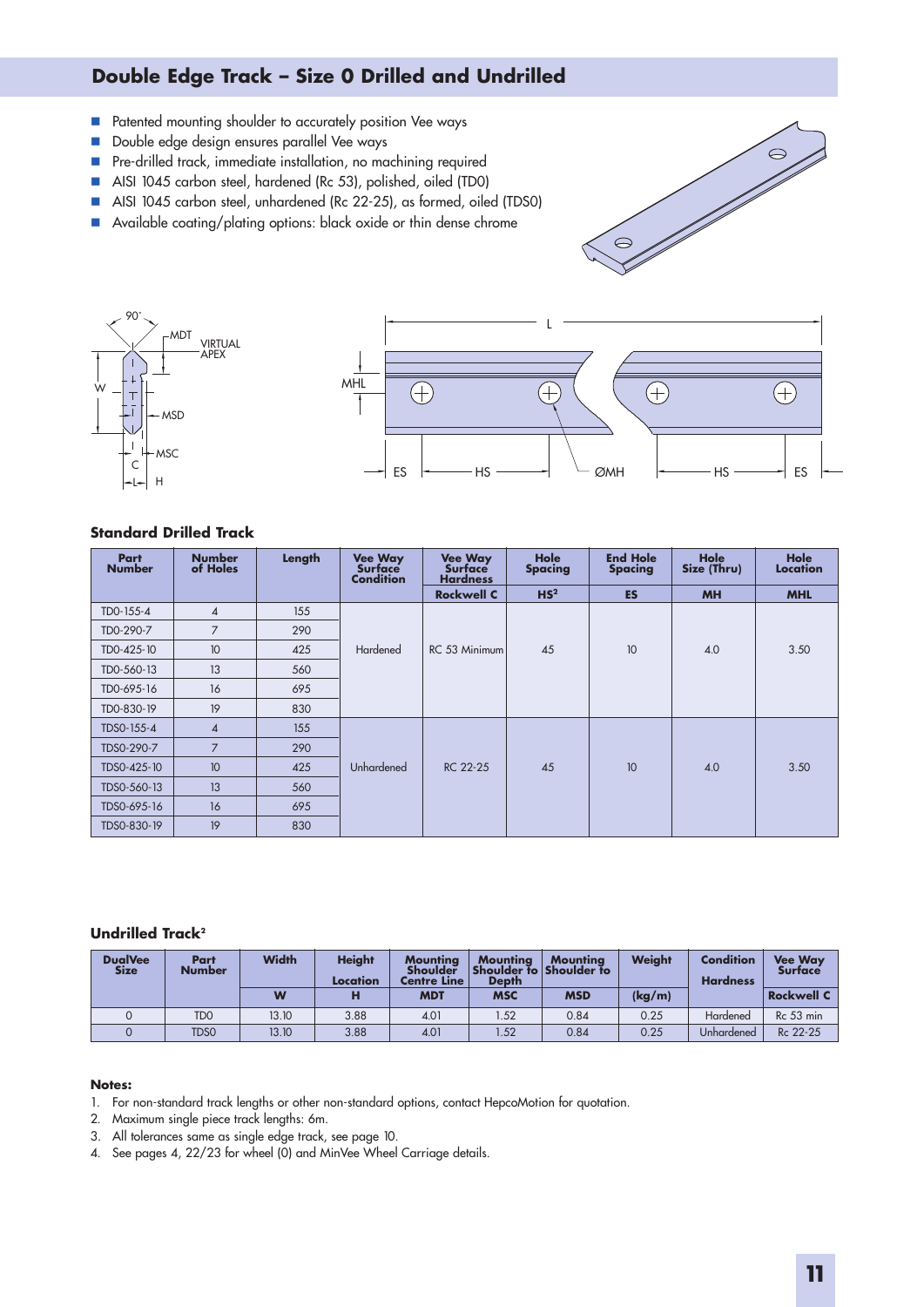## **Support Bushings – Standard Profile**

- Rigidly affixes guide wheels to a mounting surface precisely
- Material options include 303 stainless steel or nickel plated carbon steel<sup>2</sup>
- Concentric<sup>6</sup> and eccentric<sup>4</sup> configurations allow for system adjustment
- Customer to supply screw/bolt to fix wheel bush assembly to mounting surface
- Standard and low profile head height configurations are available to suit space requirements



|                               | <b>SUPPORT BUSHINGS STANDARD PROFILE DIMENSIONS'</b> |                                               |                                        |                                  |                                          |                             |                         |                                                      |                                        |                                             |  |  |
|-------------------------------|------------------------------------------------------|-----------------------------------------------|----------------------------------------|----------------------------------|------------------------------------------|-----------------------------|-------------------------|------------------------------------------------------|----------------------------------------|---------------------------------------------|--|--|
| <b>DualVee</b><br><b>Size</b> | Part<br><b>Number</b>                                | Recommended<br><b>Fastener</b><br><b>Size</b> | <b>Hex</b><br><b>Size</b><br><b>HS</b> | <b>Offset</b><br>EC <sup>5</sup> | Head<br><b>Height</b><br>HH <sup>7</sup> | Length<br><b>Body</b><br>LB | Length<br>Overall<br>LO | <b>Outside</b><br><b>Diameter</b><br>OD <sup>3</sup> | <b>Inside</b><br><b>Diameter</b><br>ID | <b>Head</b><br><b>Diameter</b><br><b>HD</b> |  |  |
|                               | MB <sub>1</sub>                                      | M4                                            |                                        |                                  | 6.22                                     | 7.6                         | 13.8                    | 4.76                                                 | 4.0                                    | 11.2                                        |  |  |
|                               | MBX1                                                 | M4                                            | 12                                     | 0.25                             | 6.22                                     | 7.6                         | 13.8                    | 4.76                                                 | 4.0                                    |                                             |  |  |
|                               | MB <sub>2</sub>                                      | M6                                            |                                        | $\sim$                           | 6.65                                     | 10.8                        | 17.4                    | 9.52                                                 | 6.0                                    | 14.2                                        |  |  |
| $\Omega$                      | MBX2                                                 | M6                                            | 14                                     | 0.61                             | 6.65                                     | 10.8                        | 17.4                    | 9.52                                                 | 6.0                                    |                                             |  |  |
| 3                             | MB <sub>3</sub>                                      | M8                                            | ۰                                      | ٠                                | 9.47                                     | 15.6                        | 25.1                    | 11.99                                                | 8.0                                    | 19.1                                        |  |  |
| 3                             | MBX3                                                 | M8                                            | 19                                     | 1.07                             | 9.47                                     | 15.6                        | 25.1                    | 11.99                                                | 8.0                                    |                                             |  |  |
|                               | MB4                                                  | <b>M10</b>                                    | ۰                                      | $\sim$                           | 11.10                                    | 18.8                        | 29.9                    | 15.00                                                | 10.0                                   | 22.4                                        |  |  |
| 4                             | MBX4                                                 | M <sub>10</sub>                               | 22                                     | 1.52                             | 11.10                                    | 18.8                        | 29.9                    | 15.00                                                | 10.0                                   |                                             |  |  |
| 4XL                           | MB4XL                                                | M14                                           | ۰                                      | $\sim$                           | 14.35                                    | 25.1                        | 39.5                    | 21.97                                                | 14.0                                   | 31.8                                        |  |  |
| 4XL                           | MBX4XL                                               | M14                                           | 30                                     | 1.52                             | 14.35                                    | 25.1                        | 39.5                    | 21.97                                                | 14.0                                   |                                             |  |  |



- 1. All dimensions are in mm.
- 2. Standard materials are electroless nickel plated carbon steel or 303 stainless steel. Add "-SS" to the end of the part number for stainless steel.
- 3. The bushing's outside diameter is designed to fit the corresponding size DualVee guide wheel.
- 4. Part #MBX\_ indicates eccentric (adjustable) bushing; rotation of eccentric allows adjustment between track and guide wheels.
- 5. All mounting information within this catalogue assumes a central position of the eccentric bushing, thus allowing wheel position adjustment from "+EC" to "-EC".
- 6. Part #MB\_ indicates concentric (stationary) bushing; Since concentrically mounted wheels have a fixed position, these bushings set the alignment of the carriage assembly to the rail. Concentrically mounted wheels should be configured to carry the majority of the load whenever possible.
- 7. Head Height (HH) Tolerance is + 0.05mm.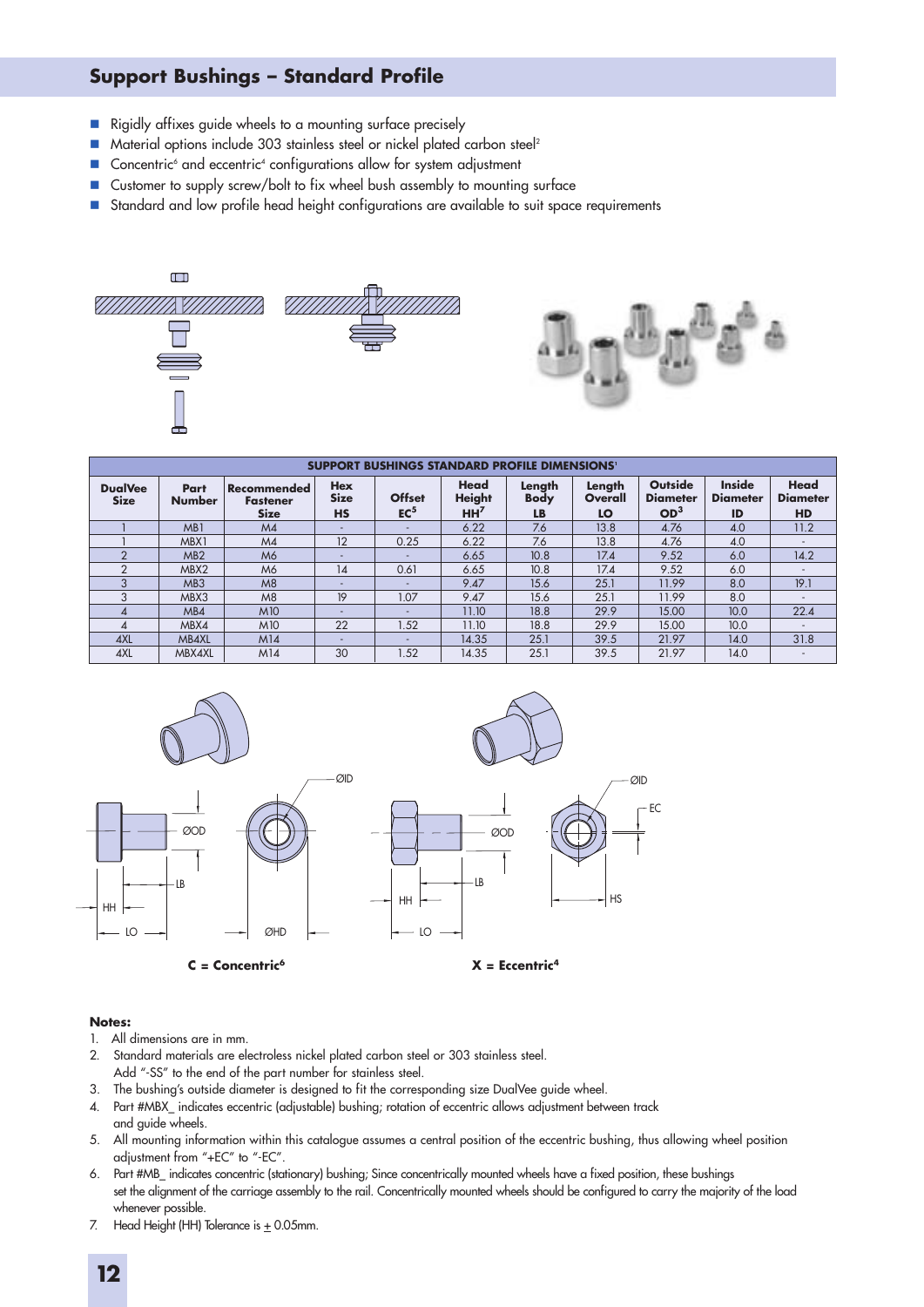## **Support Bushings – Low Profile**

- **Space saving**
- **Stainless Steel<sup>2</sup>**



**Part Number** M1PWBC M1PWBX M2PWBC M2PWBX M3PWBC M3PWBX M4PWBC M4PWBX M4XLPWBC M4XLPWBX **SUPPORT BUSHINGS LOW PROFILE DIMENSIONS1 Hex Size HS** - 12 - 14 - 19 - 22 - 30 **Offset<sup>5</sup> EC** - 0.18 - 0.61 - 1.07 - 1.52 - 1.52 **Head Height HH<sup>7</sup>** 2.11 2.11 2.64 2.64 3.48 3.48 3.10 3.10 5.10 5.10 **Length Body LB** 7.6 7.6 10.8 10.8 15.6 15.6 18.8 18.8 25.1 25.1 **Length Overall LO** 9.7 9.7 13.4 13.4 19.1 19.1 21.9 21.9 30.3 30.3 **Recommended Fastener Size** M4 M4 M6 M6 M8 M8 M10 M10 M14 M14 **DualVee Size** 1 1 2  $\overline{2}$ 3 3  $\overline{4}$ 4 4XL 4XL **Outside Diameter OD<sup>3</sup>** 4.76 4.76 9.52 9.52 11.99 11.99 15.00 15.00 21.97 21.97 **Inside Diameter ID** 4.0 4.0 6.0 6.0 8.0 8.0 10.0 10.0 14.0 14.0 **Head Diameter HD** 11.2 - 14.2 - 19.1 - 22.4 - 31.8 -

- 1. All dimensions are in mm.
- 2. Low profile support bushings are available in 303 stainless steel only.
- 3. The bushing's outside diameter is designed to fit the corresponding size DualVee guide wheel.
- 4. Part # M\_PWBX indicates eccentric (adjustable) bushing; rotation of eccentric allows adjustment between track and guide wheels.
- 5. All mounting information within this catalogue assumes a central position of the eccentric bushing, thus allowing wheel position adjustment from "+EC" to "-EC".
- 6. Part # M\_PWBC indicates concentric (stationary) bushing; Since concentrically mounted wheels have a fixed position, these bushings set the alignment of the carriage assembly to the rail. Concentrically mounted wheels should be configured to carry the majority of the load whenever possible.
- 7. Head Height (HH) Tolerance is  $\pm$  0.05mm.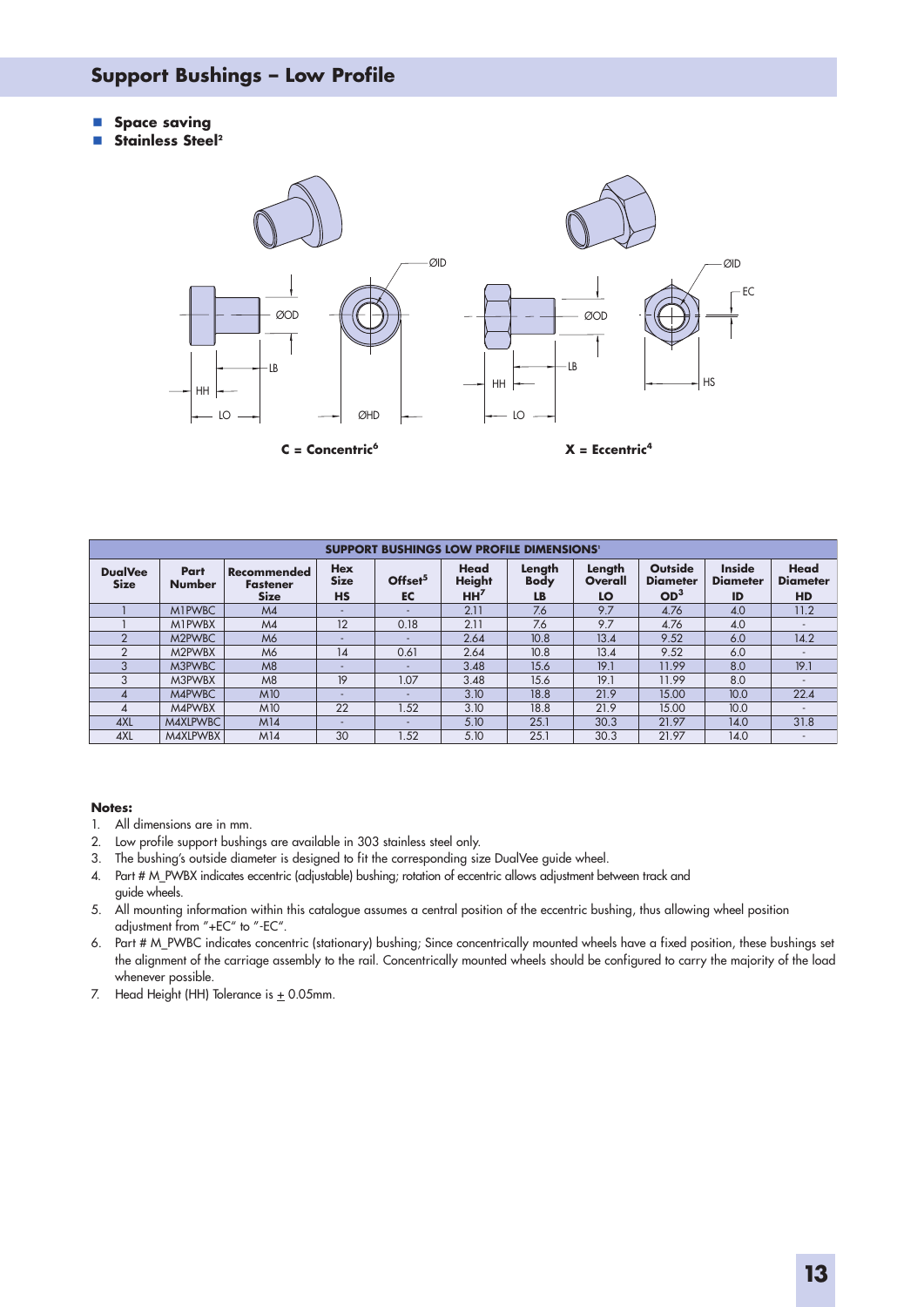## **Wheel Cover Assemblies**

- Protects the wheel/track contact region
- Sweeps aside debris that may collect on the track
- Continually dispenses a thin film of oil along the Vee way<sup>3</sup>
- **Lubricating properties increase load capacity and** service life
- Covers rolling element contact surface satisfying safety requirements<sup>2</sup>









|                                                                          | <b>WHEEL COVER DIMENSIONS<sup>1</sup></b> |                    |        |                                                   |                    |                                               |                   |                                          |                                                             |  |  |  |
|--------------------------------------------------------------------------|-------------------------------------------|--------------------|--------|---------------------------------------------------|--------------------|-----------------------------------------------|-------------------|------------------------------------------|-------------------------------------------------------------|--|--|--|
| Wheel<br>Cover<br><b>Profile</b>                                         | <b>Size</b>                               | <b>Part Number</b> | Length | <b>Mount Hole</b><br><b>Spacing</b><br><b>MHS</b> | <b>Height</b><br>н | <b>Fastener</b><br><b>Height</b><br><b>FH</b> | <b>Width</b><br>W | <b>Vee</b><br><b>Height</b><br><b>VH</b> | <b>Fastener</b><br><b>S<sup>4</sup> &amp; W<sup>4</sup></b> |  |  |  |
| <b>Standard</b>                                                          |                                           | <b>WC1A</b>        | 35.6   | 30.5                                              | 18.0               | 8.1                                           | 22.9              | 10.3                                     | $M2 \times 4 \times 12$                                     |  |  |  |
| <b>Height</b><br>(for use with<br>standard<br>height metric<br>bushings) | $\overline{2}$                            | WC <sub>2</sub> A  | 50.8   | 42.7                                              | 24.1               | 10.1                                          | 34.3              | 12.2                                     | $M3 \times 5 \times 16$                                     |  |  |  |
|                                                                          | 3                                         | WC3A               | 67.8   | 59.4                                              | 34.0               | 15.3                                          | 50.2              | 17.5                                     | $M3 \times 5 \times 20$                                     |  |  |  |
|                                                                          | 4                                         | WC4A               | 88.9   | 78.0                                              | 40.1               | 19.3                                          | 63.5              | 20.7                                     | $M4 \times 7 \times 25$                                     |  |  |  |
| Low                                                                      |                                           | <b>WC1LPA</b>      | 35.6   | 30.5                                              | 14.0               | 4.1                                           | 22.9              | 6.3                                      | $M2 \times 4 \times 8$                                      |  |  |  |
| <b>Profile</b><br>(for use with                                          | $\overline{2}$                            | WC2LPA             | 50.8   | 42.7                                              | 19.6               | 5.6                                           | 34.3              | 7.7                                      | $M3 \times 5 \times 12$                                     |  |  |  |
| low profile<br>height metric                                             | 3                                         | <b>WC3LPA</b>      | 67.8   | 59.4                                              | 28.0               | 9.3                                           | 50.2              | 11.5                                     | $M3 \times 5 \times 16$                                     |  |  |  |
| bushings)                                                                | 4                                         | WC4LPA             | 88.9   | 78.0                                              | 32.1               | 11.3                                          | 63.5              | 12.6                                     | $M4 \times 7 \times 20$                                     |  |  |  |
|                                                                          |                                           | <b>WC1SWI</b>      | 38.0   | 31.8                                              | 13.3               |                                               | 24.4              | 7.3                                      |                                                             |  |  |  |
| Integral<br>Wheel<br><b>SWI BWI</b><br><b>Bushing</b>                    | $\overline{2}$                            | WC2SWI             | 49.8   | 42.7                                              | 16.9               | 1.4                                           | 34.2              | 9.6                                      | $M3 \times 5 \times 10$                                     |  |  |  |
|                                                                          | 3                                         | WC3SWI             | 67.3   | 59.4                                              | 23.2               |                                               | 50.0              | 13.6                                     | $M3 \times 5 \times 10$                                     |  |  |  |
|                                                                          | 4                                         | WC4SWI             | 87.9   | 78.0                                              | 29.3               |                                               | 64.8              | 16.4                                     | M4                                                          |  |  |  |

- 1. All dimensions in mm.
- 2. Wheel cover material is ABS black.
- 3. Felt material is white, pure wool, per specification SAE F-10 or ASTM 9R1.
- 4. Wheel covers are supplied complete with socket head cap screws and washers (stainless steel).
- 5. Please note there is no wheel cover option for sizes 0 and 4XXL.

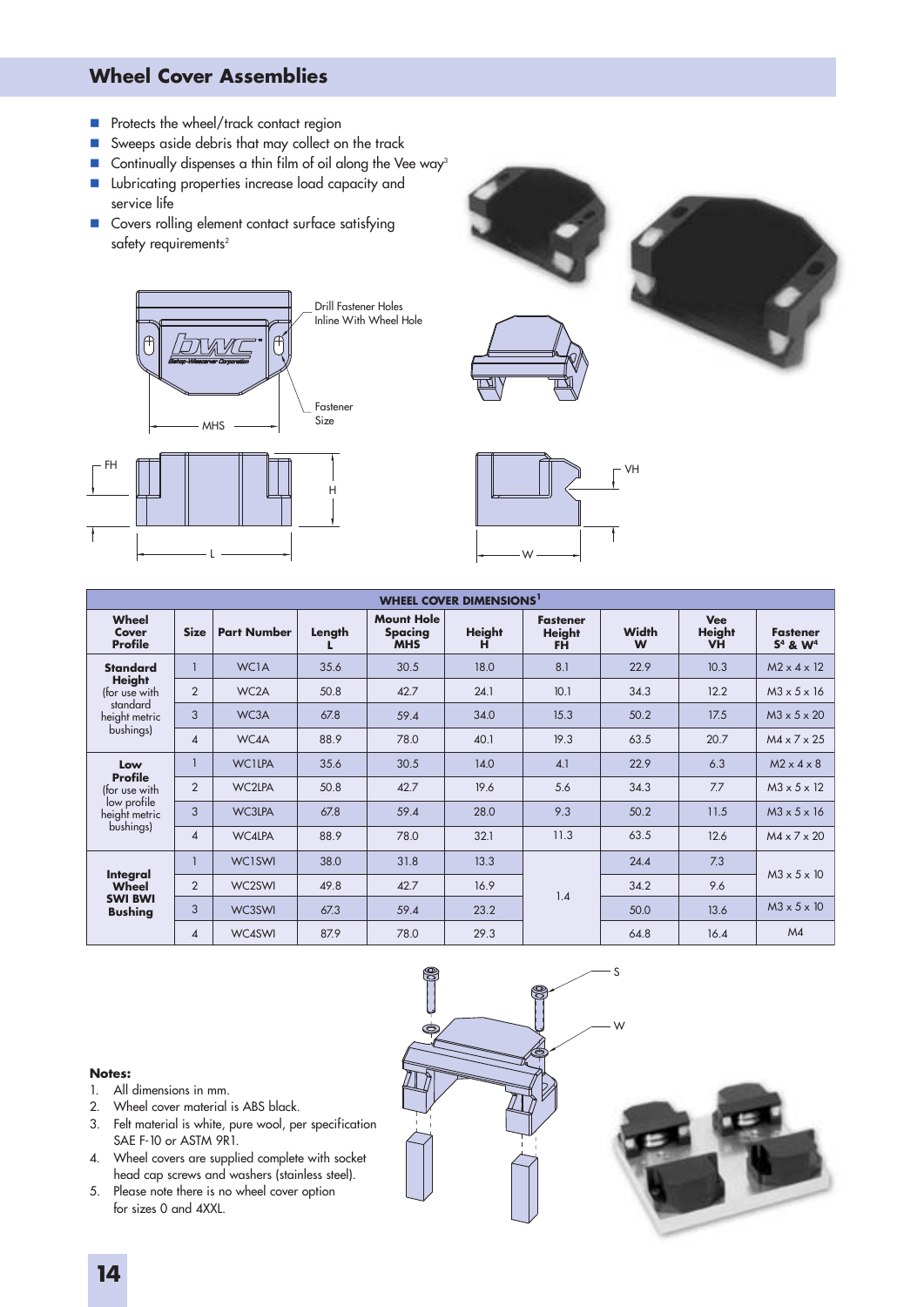## **Lubricator Assemblies**

- **Easy to install/available from stock**
- $\blacksquare$  Dispenses a thin film of oil along the Vee way<sup>3</sup>
- **Lubricating properties increases load capacity and** service life
- Stainless steel lubricator housing<sup>2</sup>





| <b>LUBRICATOR DIMENSIONS</b>                      |                                |                       |                   |                                      |                            |                    |                   |                                          |                                                      |                                                             |
|---------------------------------------------------|--------------------------------|-----------------------|-------------------|--------------------------------------|----------------------------|--------------------|-------------------|------------------------------------------|------------------------------------------------------|-------------------------------------------------------------|
| Lubricator<br><b>Profile</b>                      | <b>Dual Vee</b><br><b>Size</b> | Part<br><b>Number</b> | Overall<br>Length | Hole<br><b>Spacing</b><br><b>MHS</b> | <b>Body</b><br>Length<br>в | <b>Height</b><br>н | <b>Width</b><br>W | <b>Vee</b><br><b>Height</b><br><b>VH</b> | <b>Fastener</b><br><b>Hole Location</b><br><b>FD</b> | <b>Fastener</b><br><b>S<sup>4</sup> &amp; W<sup>4</sup></b> |
| <b>MinVee</b>                                     | $\Omega$                       | <b>MVOTL</b>          | 17.8              | 12.0                                 | 5.84                       | 9.14               | 7.62              | 4.32                                     | 2.92                                                 | $M2 \times .4 \times 4$                                     |
| <b>Standard Height</b><br>(for use with standard) | 1 & 8 & 2                      | <b>TL12A</b>          | 28.0              | 20.0                                 | 12.0                       | 17.5               | 11.4              | 11.0                                     | 4.6                                                  | M3x.5x6                                                     |
| height metric bushings)                           | 384                            | TL34A                 | 46.7              | 34.0                                 | 21.3                       | 30.5               | 18.8              | 19.1                                     | 7.4                                                  | $M4 \times 7 \times 8$                                      |
| <b>Low Profile</b><br>(for use with low profile)  | 1 & 2                          | TL12LPA               | 28.0              | 20.0                                 | 12.0                       | 13.5               | 11.4              | 7.1                                      | 4.6                                                  | M3x.5x6                                                     |
| height metric bushings)                           | 384                            | TL34LPA               | 46.7              | 34.0                                 | 21.3                       | 21.3               | 18.8              | 12.3                                     | 7.4                                                  | $M4 \times 7 \times 8$                                      |
| Integral                                          | 82                             | TL12BWP               | 28.6              | 20.3                                 | 12.0                       | 14.7               | 24.4              | 6.9                                      | 4.6                                                  | $M3 \times .5 \times 10$                                    |
| <b>Wheels</b><br>SWI & BWI                        | 384                            | TL34BWP               | 46.7              | 34.0                                 | 21.3                       | 25.8               | 34.2              | 13.0                                     | 7.4                                                  | $M3 \times .5 \times 10$<br>$M4 \times 7 \times 10$         |

- 1. All dimensions in mm.
- 2. Lubricator housing material per specification ANSI 303, 304, or 316 stainless steel.
- 3. Felt material is white, pure wool, per specification SAE F-10 or ASTM 9R1.
- 4. Lubricators are supplied complete with socket head cap screws and washers (stainless steel).
- 5. Lubricator assembly for W4XXL, W4SSXXL is taken from our Heavy Duty Programme Part No HDLB 33J. This can only be used with Standard Profile Support bushings. Please request details.

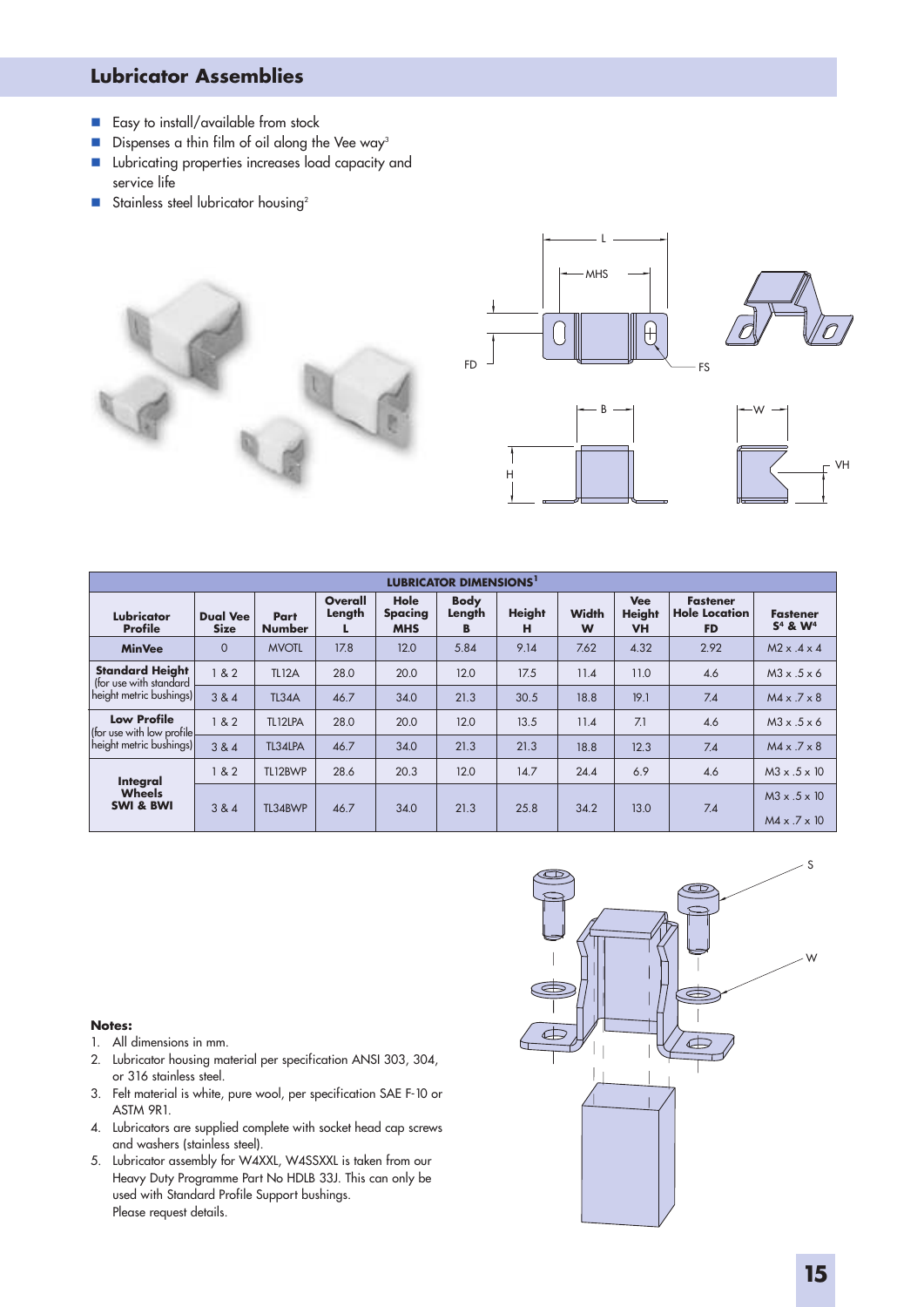## **Mounting Dimensions**









VTD – 2MDW OUTSIDE = CD SEE NOTE 3

**outboard mounting formula TD - 2 Y = CD inboard mounting formula TD + 2 Y = CD**

**Where CD is less than wheel diameter, Guide Wheels must be offset for proper clearance.**

#### **Legend**

| $MDw$ outside = Mounting distance, wheel, using outside Vee (page 4) | $=$ Wheel plate <sup>2</sup><br><b>WP</b>         |
|----------------------------------------------------------------------|---------------------------------------------------|
| $MDw$ inside = Mounting distance, wheel, using inside Vee (page 4)   | $=$ Track plate                                   |
| $MDT$ = Mounting distance, track (page 9)                            | = Distance from WP to centre of wheel             |
| $=$ Track distance<br>TD                                             | $= Z + G$ (see page 10)<br>$\Omega$               |
| $=$ Centre distance <sup>4</sup><br><b>CD</b>                        | $Z - G$ (see page 10)<br>U                        |
| $= MDT + MDW$ inside                                                 | $=$ Distance from TP to centre line of track<br>G |

| Dimensions <sup>5</sup> standard profile bushes |  |  |  |
|-------------------------------------------------|--|--|--|
|-------------------------------------------------|--|--|--|

| <b>Size</b> | z     | Θ     | U     |       |
|-------------|-------|-------|-------|-------|
|             | n/a   | n/a   | n/a   | 9.95  |
|             | 10.16 | 10.94 | 9.38  | 11.12 |
|             | 12.22 | 13    | 11.44 | 17.45 |
| 3           | 17.41 | 18.98 | 15.84 | 25.4  |
|             | 20.63 | 22.99 | 18.27 | 33.32 |
| 4XL         | 27.05 | 29.41 | 24.69 | 39.67 |

#### **Dimensions5 low profile bushes**

| <b>Size</b>        | 7     |       | П     |       |
|--------------------|-------|-------|-------|-------|
|                    | n/a   | n/a   | n/a   | 9.95  |
|                    | 6.05  | 6.83  | 5.27  | 11.12 |
|                    | 8.21  | 8.99  | 7.43  | 17.45 |
| 3                  | 11.42 | 12.99 | 9.85  | 25.4  |
|                    | 12.63 | 14.99 | 10.27 | 33.32 |
| $4XL$ <sup>1</sup> | 17.8  | 20.16 | 15.44 | 39.67 |

- 1. Data left uses the same size DualVee track and wheel except 4XL which uses W4XXL guide wheel with size T4 track.
- 2. It is recommended that wheel plates be constructed with concentric bushes on one side and eccentric on the other.
- 3. VTD dimension is the theoretical intersection of the 90° angle.
- 4. CD for double edge track size 0 and size 0 wheels  $= 24.98.$
- 5. All dimensions are in mm.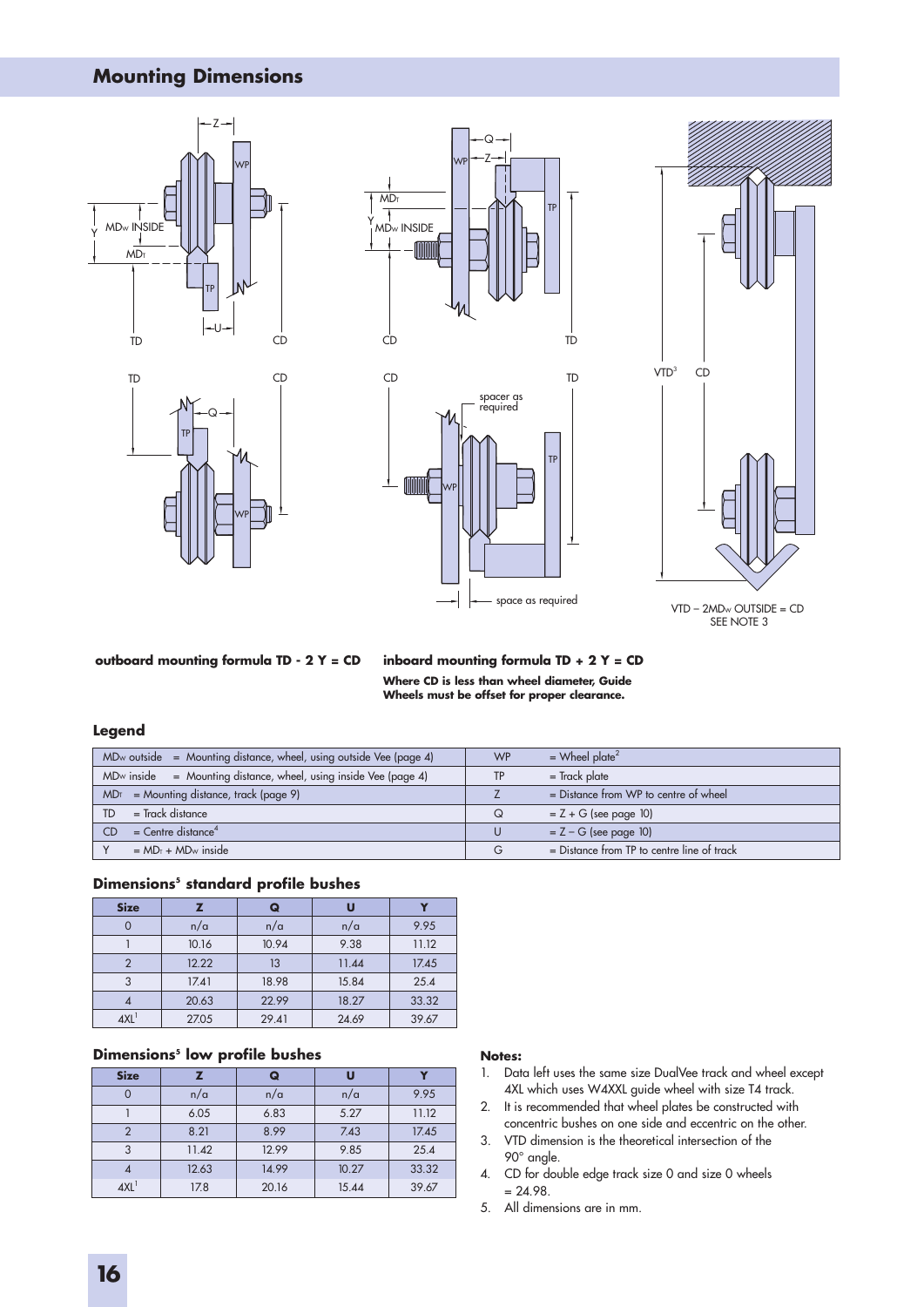## **DualVee – Overview**

#### **Load/Life Relationship**

Several factors influence the service life of a DualVee linear system. Through research and development a simple method has been devised to estimate the load/life relationship for a specific DualVee guide mechanism under defined loading conditions. The methodology accounts for the size of the DualVee bearing elements, relative spacing, and the orientation, location, and magnitude of the load. The curve is based upon clean, well lubricated track conditions, so for applications where lubrication is prohibited, a derating factor must be applied.

It is important to note that secondary considerations such as maximum velocity, acceleration rates, duty cycle, stroke length, environmental conditions, the presence of shock and vibration, and extreme temperature ranges can all impact service life to varying degrees. As such, the sizing method outlined below should be used conservatively, and considered only as a guideline for the sizing of DualVee components and assemblies. When time and budget permits, the prototyping of a DualVee arrangement is recommended to confirm service life expectations.

#### **The Load/Life Equation — Sizing and Selection**

The life of a DualVee guide will be limited to the life of the most heavily loaded bearing in the design.

**Step 1:** Calculate the resultant radial and axial loads reflected to each bearing element in the linear guide design.

If assistance is required in resolving specific loads into the resultant reaction forces at the guide wheel interface, contact our applications engineering staff for support. It is recommended that the Application Data Sheet on page 19 be submitted beforehand, with as much application information detailed as possible.

**Step 2:** Calculate the load factor for the most heavily loaded bearing.

|        | $LF = LA / LAmax + LR / LRmax$            |
|--------|-------------------------------------------|
|        | $LF =$ Load Factor                        |
| $LA =$ | Resultant axial load on the guide wheel   |
|        | LAmax = The maximum axial working load    |
|        | capacity of the guide wheel               |
| $LR =$ | Resultant radial load on the guide wheel  |
|        | $LRmax =$ The maximum radial working load |
|        | capacity of the guide wheel               |
|        |                                           |

- Bearings should be sized such that  $L_F \le 1$ <br>Bearing will have not beavily loaded bearing will have
- The most heavily loaded bearing will have the highest load factor

Due to varying application load and speed parameters and environmental conditions, the appropriate adjustment factor must be applied to the maximum axial and radial working load capacities (LAmax and LRmax)as follows:

| Application                         |
|-------------------------------------|
| Conditions                          |
| clean, low speed, low shock,        |
| low duty.                           |
| moderate contaminants, medium       |
| duty, medium shock, low to          |
| medium vibration, moderate speed.   |
| heavy contamination, high           |
| acceleration, high speed, medium    |
| to high shock, high vibration, high |
| duty cycle, dry running.            |
|                                     |

Oscillating motion resulting in less than one full revolution of the wheel under load can cause accelerated wear on the internal bearing elements. Testing of such systems is recommended to verify compatibility of the design with load/life requirements.

In lightly loaded applications bearing preload can be higher than the working load. A figure equivalent to 3% of the radial working load capacity should therefore be included in the LR figure when calculating life.

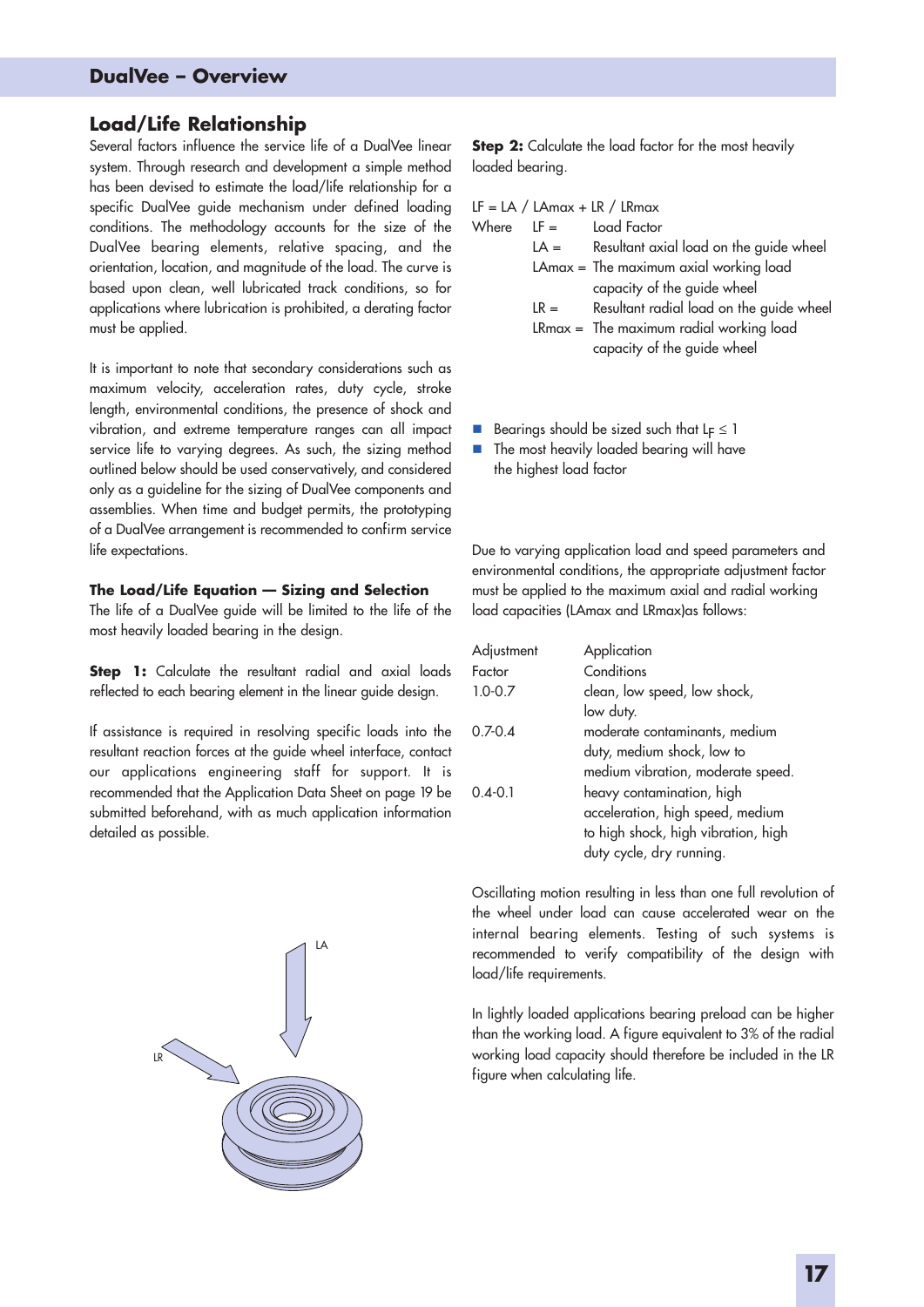## **DualVee Guide Wheel Load Capacities**

| <b>LOAD CAPACITY (N)</b> |                                                                |                                                               |                                                  |                                     |                                                 |                                    |  |
|--------------------------|----------------------------------------------------------------|---------------------------------------------------------------|--------------------------------------------------|-------------------------------------|-------------------------------------------------|------------------------------------|--|
| Part<br><b>Number</b>    | <b>Radial Working</b><br><b>Load Capacity</b><br>LRmax $(N)^2$ | <b>Axial Working</b><br><b>Load Capacity</b><br>LAmax $(N)^2$ | <b>BDLR</b> <sup>1</sup><br><b>Radial</b><br>(N) | <b>BSLR</b><br><b>Radial</b><br>(N) | <b>BDLR</b> <sup>1</sup><br><b>Axial</b><br>(N) | <b>BSLR</b><br><b>Axial</b><br>(N) |  |
| W <sub>0</sub>           | 650                                                            | 123                                                           | 1050                                             | 500                                 | 530                                             | 470                                |  |
| W1                       | 1220                                                           | 252                                                           | 2180                                             | 1110                                | 1090                                            | 1040                               |  |
| W <sub>2</sub>           | 2650                                                           | 625                                                           | 4700                                             | 2780                                | 2380                                            | 2630                               |  |
| W <sub>3</sub>           | 5900                                                           | 1701                                                          | 9150                                             | 5050                                | 4500                                            | 4800                               |  |
| W4                       | 9700                                                           | 4001                                                          | 12800                                            | 7900                                | 6350                                            | 7450                               |  |
| <b>WOX</b>               | 650                                                            | 123                                                           | 1050                                             | 500                                 | 530                                             | 470                                |  |
| W <sub>1X</sub>          | 1220                                                           | 252                                                           | 2180                                             | 1110                                | 1090                                            | 1040                               |  |
| W2X                      | 2650                                                           | 625                                                           | 4700                                             | 2780                                | 2380                                            | 2630                               |  |
| W3X                      | 5900                                                           | 1701                                                          | 9150                                             | 5050                                | 4500                                            | 4800                               |  |
| W4X                      | 9700                                                           | 4001                                                          | 12800                                            | 7900                                | 6350                                            | 7450                               |  |
| W4XXL                    | 14300                                                          | 6552                                                          | 20600                                            | 14300                               | 10400                                           | 13500                              |  |
| W1SSX                    | 1220                                                           | 252                                                           | 2180                                             | 1110                                | 1090                                            | 1040                               |  |
| W2SSX                    | 2650                                                           | 625                                                           | 4700                                             | 2780                                | 2380                                            | 2630                               |  |
| W3SSX                    | 5900                                                           | 1701                                                          | 9150                                             | 5050                                | 4500                                            | 4800                               |  |
| W4SSX                    | 9700                                                           | 4001                                                          | 12800                                            | 7900                                | 6350                                            | 7450                               |  |
| W4SSXXL                  | 14300                                                          | 6552                                                          | 20600                                            | 14300                               | 10400                                           | 13500                              |  |
| <b>WOSSCR</b>            | 540                                                            | 102                                                           | 872                                              | 415                                 | 440                                             | 390                                |  |
| W1SS227                  | 1013                                                           | 208                                                           | 1810                                             | 920                                 | 900                                             | 870                                |  |
| W2SS227                  | 2200                                                           | 520                                                           | 3900                                             | 2310                                | 1980                                            | 2180                               |  |
| W3SS227                  | 4897                                                           | 1399                                                          | 7600                                             | 4200                                | 3700                                            | 4000                               |  |
| W4SSCR                   | 8051                                                           | 3320                                                          | 10600                                            | 6560                                | 5270                                            | 6180                               |  |

**Step 3:** Apply the load factor to the load/life equation below:

Life (in  $Km$ ) = LC / (LF)<sup>3</sup>

Where LF = Load Factor

LC = Life Constant

Life constants are provided as tabulated below.

| <b>LOAD/LIFE CONSTANTS</b>    |     |  |  |  |
|-------------------------------|-----|--|--|--|
| <b>DualVee</b><br><b>Size</b> | LC  |  |  |  |
|                               | 41  |  |  |  |
|                               | 55  |  |  |  |
|                               | 87  |  |  |  |
| ર                             | 130 |  |  |  |
|                               | 171 |  |  |  |
| <b>AXI</b>                    | 215 |  |  |  |

- 1. The BDLR (Basic Dynamic Load Rating) and BSLR (Basic Static Load Rating) are according to AFBMA STD 9-1990. These ratings are based on industry standard bearing calculations and are for comparison to other products as measured against the same standard. Working load capacities should be used for component sizing and selection.
- 2. Sizing and selection should be based on working load capacity ratings according to the sizing guidelines presented in the technical reference section. (See page 17)
- 3. Working load capacities reflect lubricated wheel/track interface. Wheel covers will provide this function together with preventing the ingress of dirt. Lubricator assemblies will provide an equally effective lubrication means.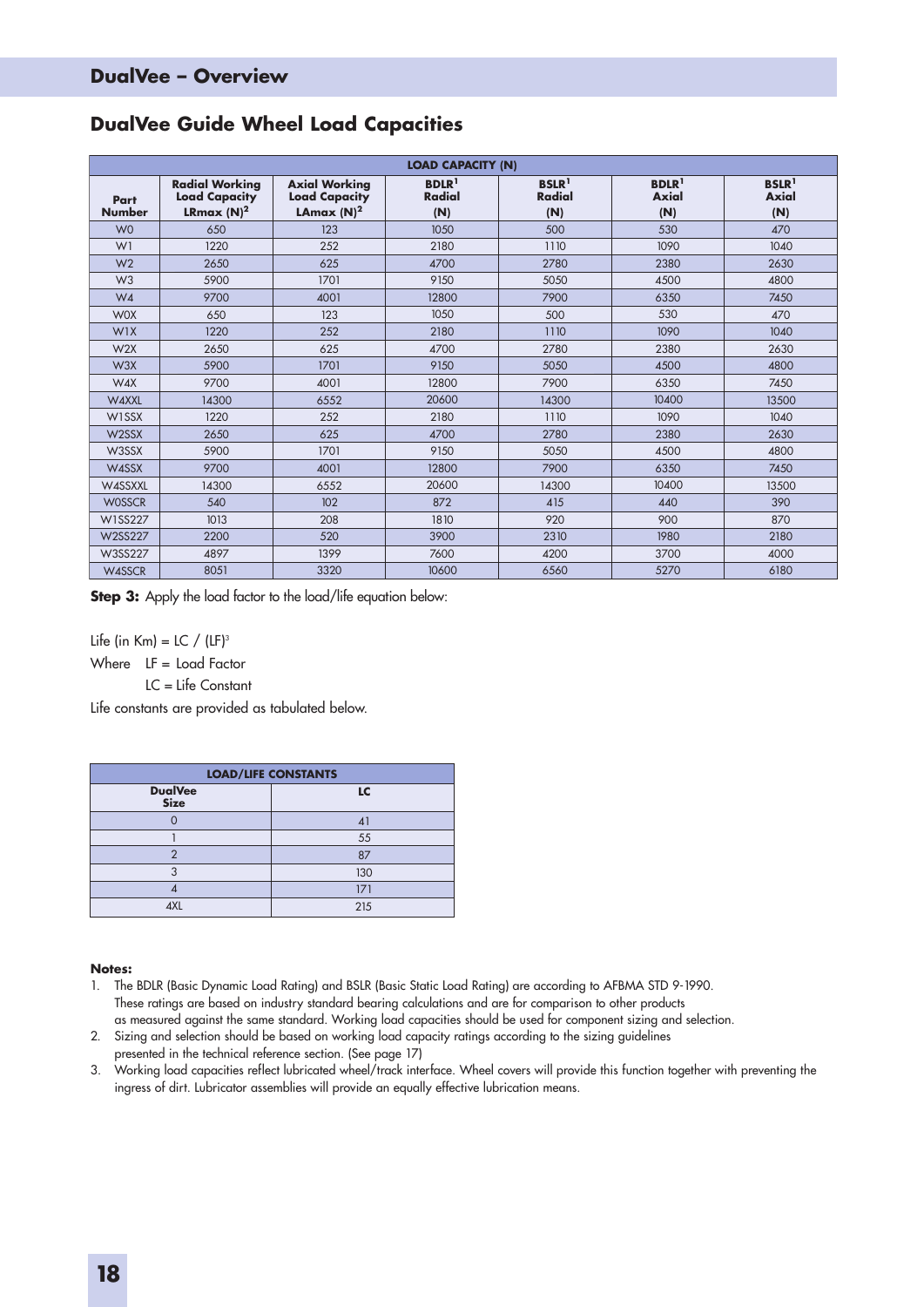## **DualVee – Overview**

#### **Lubrication**

Lubrication is the key to maximising the life of a DualVee linear guide. Internally, DualVee guide wheels are lubricated for life with an extreme pressure, corrosion resistant grease. However, lubrication of the wheel/track interface is the responsibility of the user. A light machine oil or an extreme pressure grease will serve well in minimising wear, stick slip, and corrosion on the guide ways in a DualVee-based design. Lubrication will maximise the load capacity of an individual bearing element. As such, for any specific application loading condition, the presence of lubrication on the guide ways will significantly increase the service life over a non-lubricated configuration under the same loads.

Lubrication will also increase the maximum linear velocity that a DualVee bearing arrangement can endure. In applications where high speed or high acceleration rates are present, lubrication of the wheel/track interface is highly recommended. Lastly, lubrication will reduce the overall coefficient of friction of the guide, which, depending on the level of preload, can fall anywhere from 0.008 to 0.015. The availability of lubricators and wheel covers gives design engineers an opportunity to design lubrication right into the DualVee mechanism with little effort. See specifications on wheel covers and lubricators for more detail.

#### **Track Butting Considerations**

Precut lengths of track are not suitable for butting end to end. Please contact the factory when track lengths longer than the maximum available single piece lengths are required, so that the ends can be specially prepared. When constructing track systems longer than 6 metres, the joints on parallel tracks should be staggered for greater accuracy and smoothness.

#### **Track Hardening**

For most applications, and to ensure greater resistance to wear, the 'T' series hard edge track should be used. The lower cost 'TS' soft track is suitable only for light duty, light load applications.

#### **Contamination/Wear Resistance**

Since the circumference of the wheel is greater at the major diameter than at the minor diameter, there is a constant wiping action on the track producing a self cleaning effect. As such, DualVee guide wheels are employed in a wide variety of harsh environments, including the presence of metal chips, powders, fibres, slurries, etc. It is important to note that such environments will often limit the service life of a DualVee linear guide to some extent. Since environments vary from application to application, it is recommended that DualVee systems be prototyped before employing on a large scale. As an example, an OEM who is building a paper processing machine may want to prototype a linear guide in applications where the guide ways are exposed to unique combinations of chemicals and paper fibres. It's difficult to predict exactly how the materials will behave in many cases.

For instance a fine, yet hard powder material may accelerate wear in one case but simply be swept aside in another, depending on parameters such as particle size, temperature, humidity, and lubrication. Regardless, DualVee is clearly the choice of antifriction linear guide technology in difficult environments, particularly when success is mandatory and reliability is critical.

The other main factor affecting wear resistance is lubrication. Wheel covers or lubricators should be designed in whenever possible. Both will distribute a thin coating of oil lubricant along the contact surface of the DualVee track. The wheel covers offer added protection by preventing debris from entering the wheel/track contact surface. Lubricated and relatively clean wheel/track contact surfaces will ensure maximum service life in a DualVee linear guide.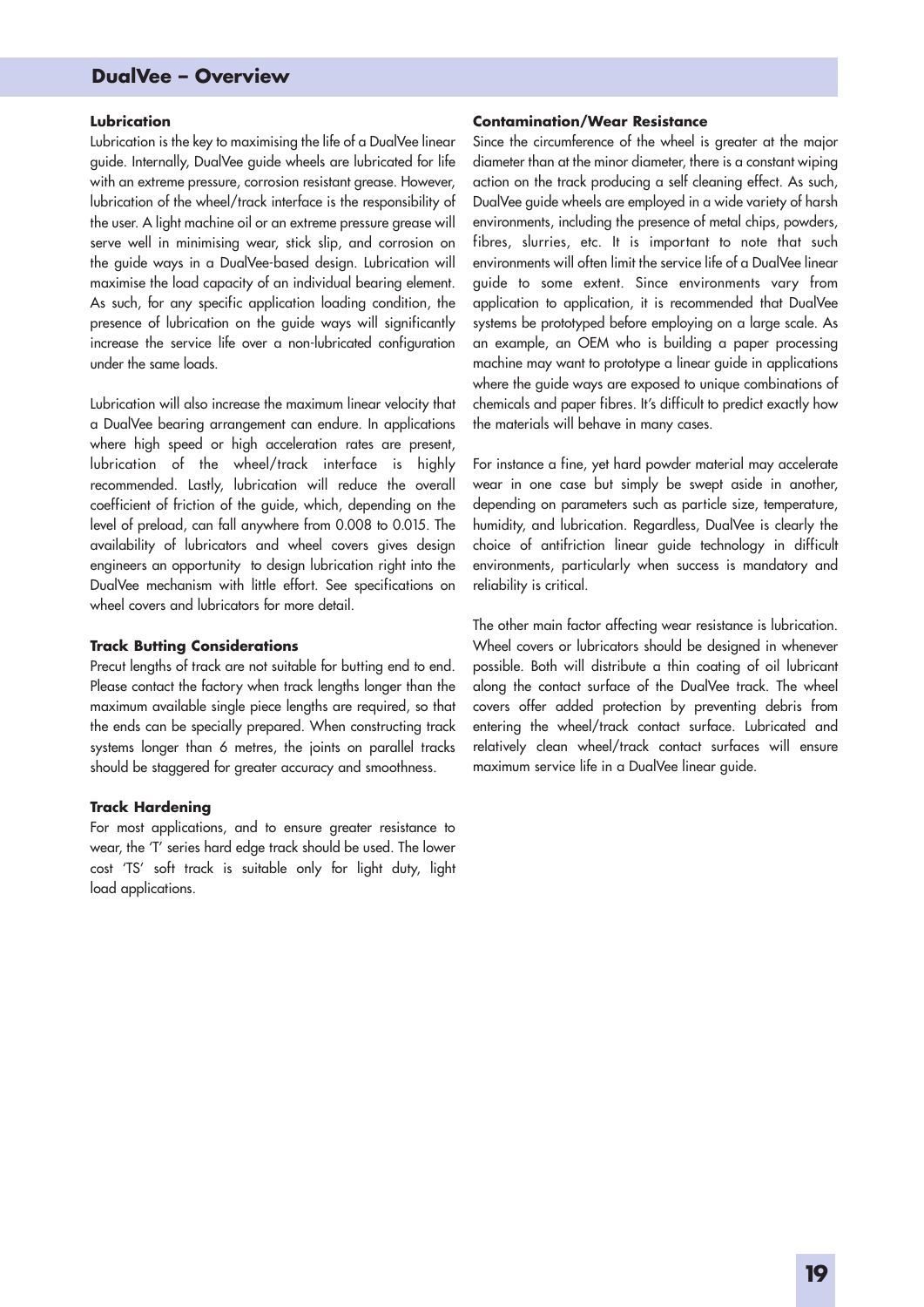## **DualVee – Overview**

#### **System Adjustment**

The stationary bushings determine the alignment of the system. They should carry the major load whenever possible. It is also good practice to configure the wheels so that the load is predominantly radial.

Normal adjustment is obtained by rotating the eccentric bushings until all free play is removed from the carriage assembly. When the eccentrics are adjusted and the carriage plate is held firmly in place, it should be possible to rotate, by hand, any of the four guide wheels in the system against its mating track. If rotation is not possible, preload on the wheels should be reduced accordingly. Overtightening of the eccentric adjustment could result in premature bearing failure. Such a condition can exert a force greater than the load rating of the wheel.



Figure 9: Linear guide configured primarily radial load.

#### **Wash Down Environments**

For wash down applications, pillars can be used to mount track to a mounting surface, eliminating dirt traps, and allowing for washdown (see sketch below).



**Figure 10:** DualVee track mounted with pillars eliminates dirt traps.

#### **Clean Room Products**

Clean room compatible guide wheels are manufactured from 440C stainless steel bearing elements, and contain stainless steel retainers and shields. They are internally lubricated with synthetic, corrosion resistant, clean room-compatible grease.

For clean room operation, it is often desirable to plate the track with thin dense chrome (TDC), black oxide, or electroless nickel. Stainless steel track can also be specially cleaned prior to heat treat and then passivated. Contact Hepco applications engineering for assistance with your clean room linear guidance questions. Higher level assemblies, custom engineered to accommodate specific clean room requirements, can be furnished by Hepco. Contact Hepco Application Engineers for particle emissions data.

#### **High Temperature Products**

All Hepco high temperature guide wheel products are manufactured from specially processed, thermally stabilised, 440C stainless steel. Lubricated with a specially formulated synthetic grease, these guide wheels are capable of operating in temperatures up to 260°C. Special consideration should be given to guide wheel-based designs when operating above temperatures of 150°C. Designers must make sure that a suitable lubricant is used on the wheel track interface, and if lubrication is prohibited, the appropriate derating of the bearing should be factored in.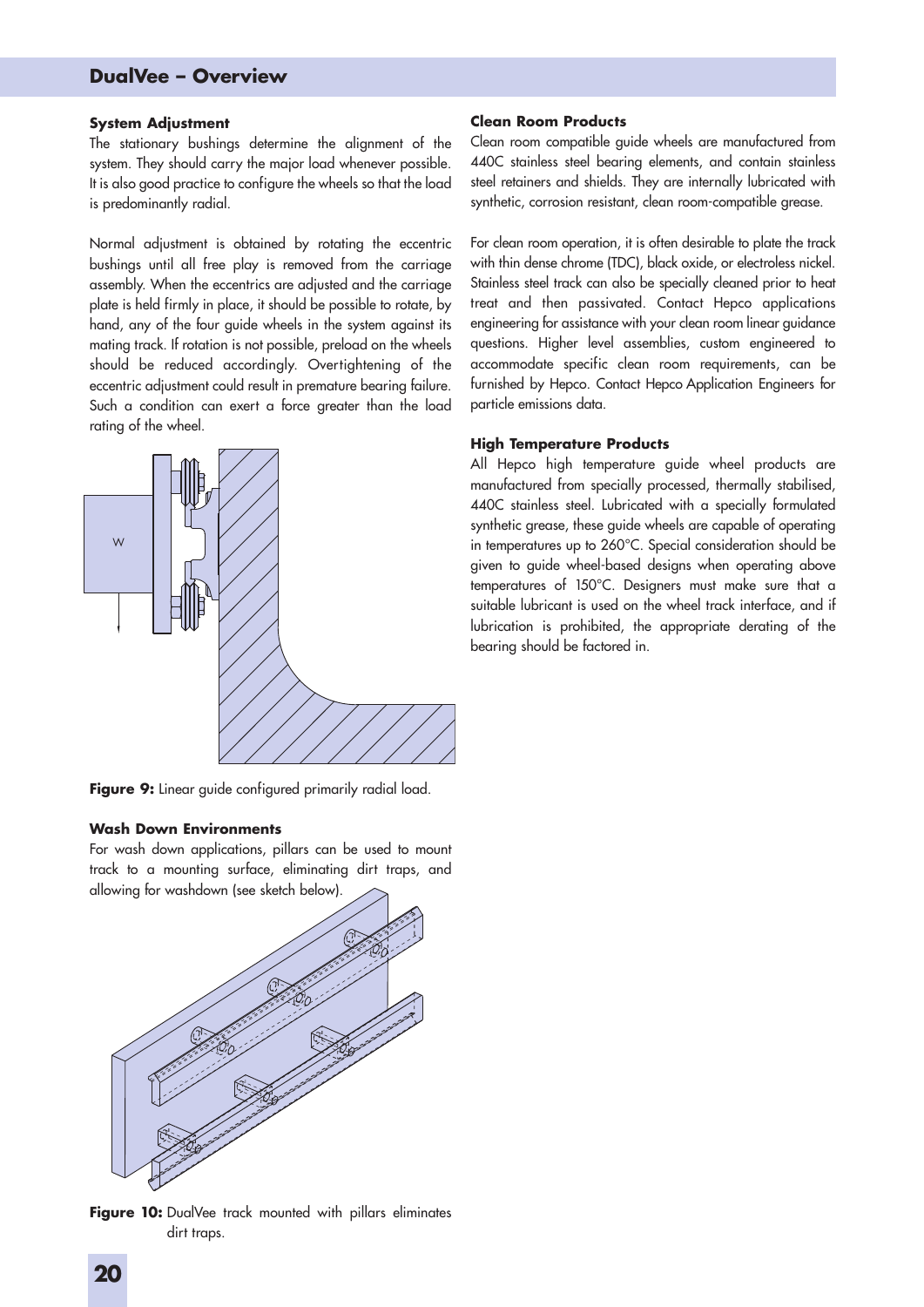## **Quick Ordering Procedure**

DualVee has a number of options for wheels, track, bushes, wheel covers etc. to cater for a wide variety of demanding applications. However, most applications for DualVee are relatively simple with no particular load or environmental requirements. In these cases a basic system of 4 standard wheels and track will suffice and the following example selects the more popular options.

#### **Wheels (pages 3&4)**

Select standard wheels W1, W2, W3, W4 (alternatively select the lower cost Integral Bushing or studded Wheel option – page 5).

#### **Bushes for use with Wheels (page 12&13)**

Select appropriate size concentric bushing to match wheel MB1, MB2, MB3, MB4 if not using Integral Bushing Wheel.

**Note:** with a conventional 4 wheel arrangement it is normal to have 2 concentric wheels on one side and two eccentric on the other side.

#### **Track (pages 9, 10&11)**

Select hardened track to match T1,T2, T3 or T4, we will cut to the length you require or alternatively track can be supplied with drilled fixing holes T1D, T2D, T3D, T4D.

#### **Ordering Example**

#### **Full Size Drawings**



Selection of the appropriate size wheel/track for a given application is often made initially by reference to the physical size of the product as opposed to load capacity.

These full size sections will help with the selection process prior to checking the load/life which can be checked on pages 17/19.

Full size drawings for sizes '0' and '4XXL' are available on request.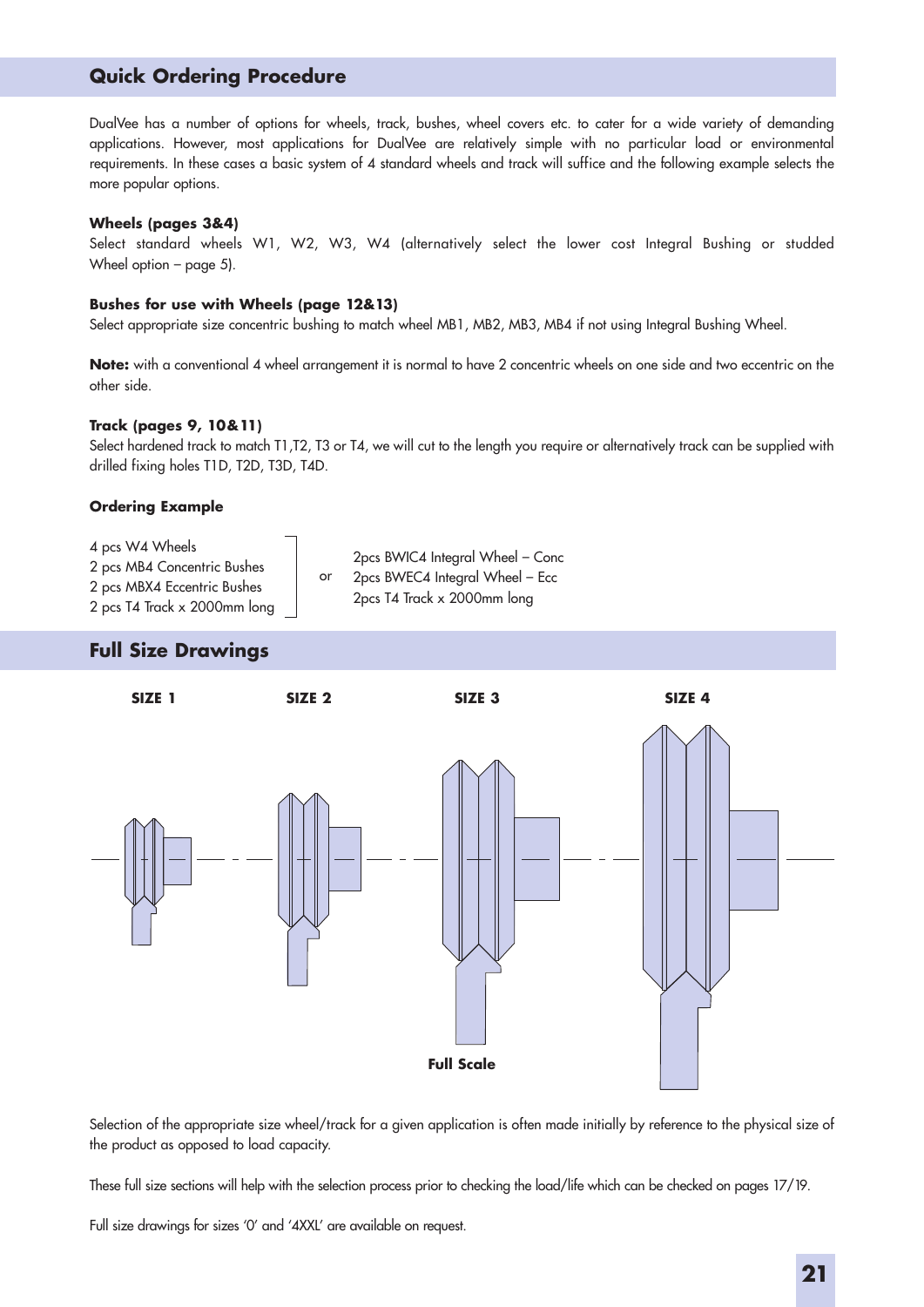## **MinVee™ Linear Slide Systems**

MinVee<sup>™</sup> is a low profile, miniature slide system suitable for use in laboratory, medical and semi-conductor applications.

## **Wheel Carriage**

### **(4) Size 0 DualVee® Wheels**

- (2) Concentric (2) Eccentric
- Carbon Steel or Polymer over-molded stainless steel
- Double row angular contact bearings, AISI 52100
- **Integral stud shaft design**

#### **Carriage Anodized Aluminum 6061-T5**

- Stainless steel lubricator housing
- Felt lubrication pads

## **Wheel Carriage Models**

| <b>MVOWPA</b>  | Wheel carriage with steel wheels with shielded bearings   |
|----------------|-----------------------------------------------------------|
| <b>MVOWPAX</b> | Wheel carriage with steel wheels with sealed bearings     |
| <b>MVOWPAP</b> | Wheel carriage with polymer wheels with shielded bearings |





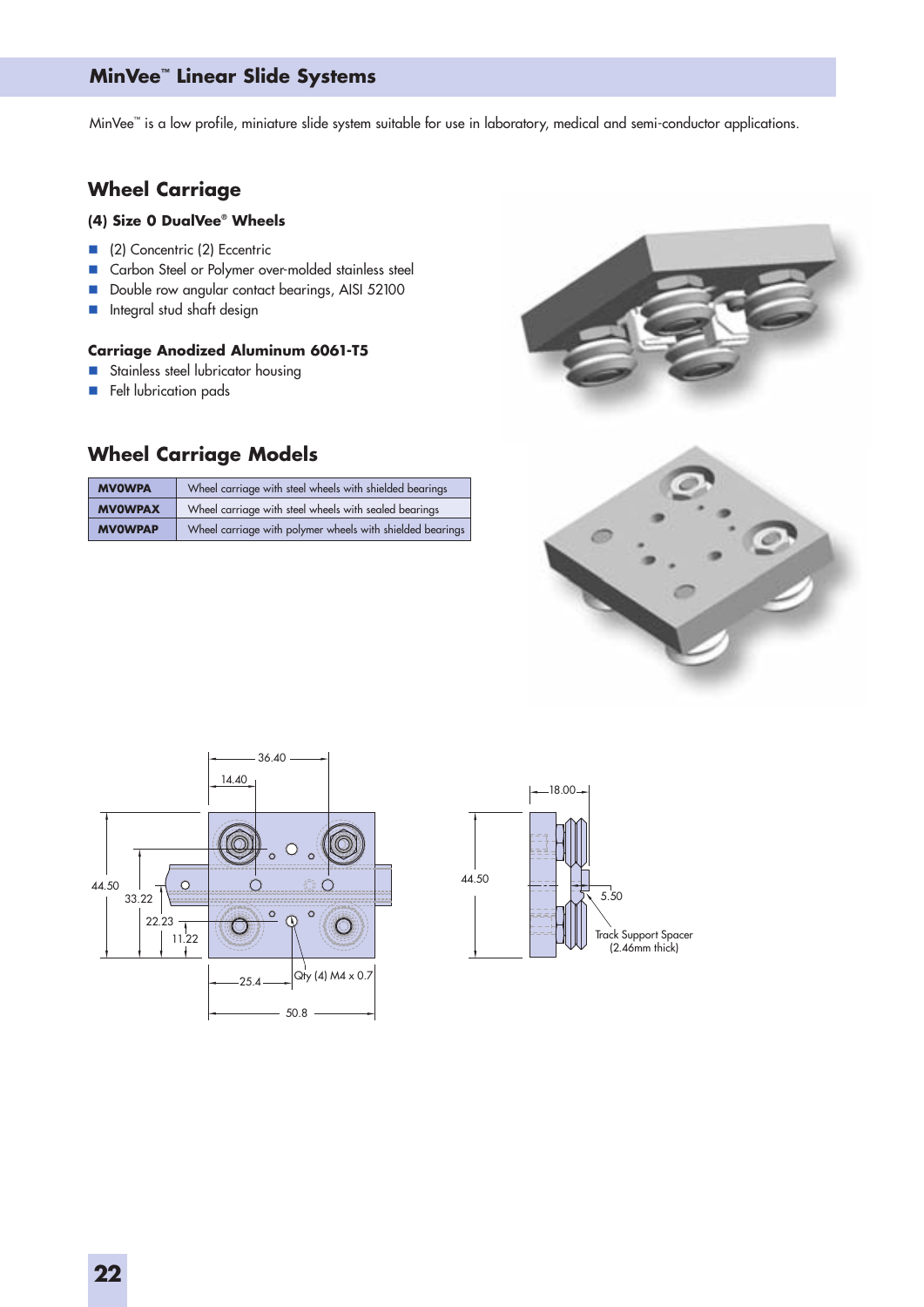## **MinVee™ Linear Slide System**

 $\mathcal{O}$ 

## **Track**





**Double Edge Design ensures Parallel Vee Ways Patented Mounting Shoulder, Accurate Vee Ways Position Carbon Steel AISI 1045**

- Hardened (Rc 53) polished
- Unhardened (Rc 22-25)

## **Size 0 Track with Pre-Drilled Mounting Holes**

| <b>Model</b> | Length (mm) L | <b>Number of Holes</b> |
|--------------|---------------|------------------------|
| TDO-155-4    | 155           |                        |
| TDO-290-7    | 290           |                        |
| TDO-425-10   | 425           | 10                     |
| TDO-560-13   | 560           | 13                     |
| TDO-695-16   | 695           | 16                     |
| TDO-830-19   | 830           |                        |

\*For longer lengths see page 12 or contact HepcoMotion.



| W                        | . .          | <b>MDT</b> | <b>MSC</b> | <b>MSD</b> | ES | HS <sup>2</sup> | <b>MH</b> | <b>MHL</b> |                    |
|--------------------------|--------------|------------|------------|------------|----|-----------------|-----------|------------|--------------------|
| $\overline{10}$<br>13.10 | າ ໑ດ<br>ده.د | 4.01       | 50<br>1.32 | 0.83       | 10 | 43              | 4.00      | 2.56       | Table<br>Mode Code |

### **Track Options:**

- Non standard track lengths optional up to 6m.
- Custom coating/plating are black oxide or Thin Dense Chrome.

- 1. The overall length tolerance is ±0.1 mm
- 2. Hole spacing tolerance is ±0.127 mm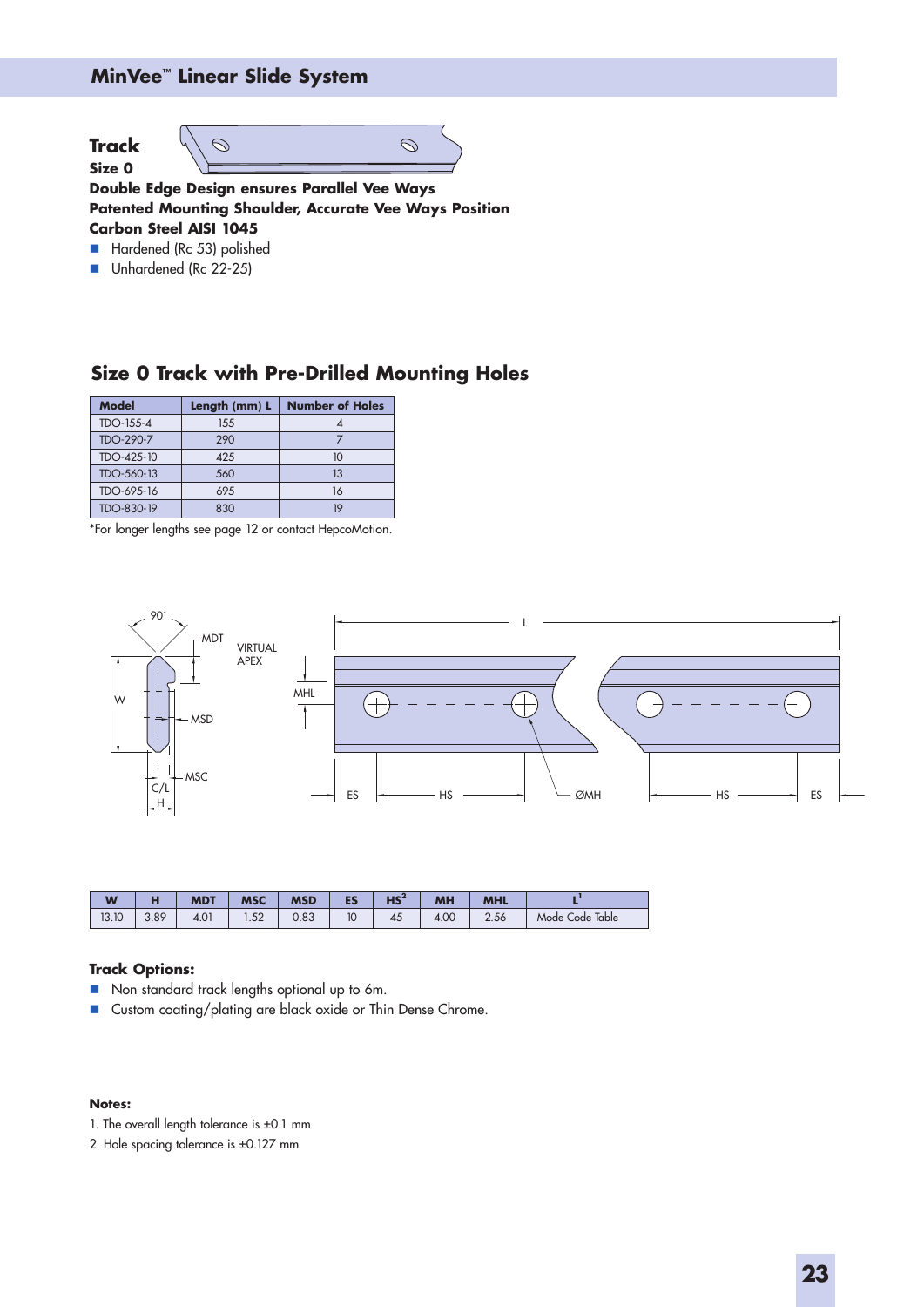### **Load, Speed, Life**

Load Capacity – Based on 100km Life

| Wheel<br>Carriage<br><b>Type</b> | Axial<br><b>Working Load</b>                                        | <b>Radial</b><br><b>Working Load</b> | <b>Pitch</b><br><b>Moment</b> | Yaw<br><b>Moment</b> | <b>Roll</b><br><b>Moment</b> |  |  |  |  |
|----------------------------------|---------------------------------------------------------------------|--------------------------------------|-------------------------------|----------------------|------------------------------|--|--|--|--|
|                                  | LA                                                                  | LR                                   | $M_{\rm P}$                   | $M_{Y}$              | $M_{R}$                      |  |  |  |  |
| Size 0<br>Steel                  | 965 N                                                               | 365 N                                | $5.8$ Nm                      | $15.3$ Nm            | $4.5$ Nm                     |  |  |  |  |
|                                  | Maximum Speed 5m/sec<br>Maximum Acceleration 49m/sec <sup>2</sup>   |                                      |                               |                      |                              |  |  |  |  |
| Size 0                           | 44 N                                                                | 65N                                  | $1.4$ Nm                      | $4.5$ Nm             | 1 Nm                         |  |  |  |  |
| Polymer                          | Maximum Speed 1m/sec<br>Maximum Acceleration 29.4m/sec <sup>2</sup> |                                      |                               |                      |                              |  |  |  |  |

Life Calculation:

 $L_f = \frac{-\pi}{1} + \frac{-\pi}{1} + \frac{-\pi}{1} + \frac{-\pi}{1} + \frac{-\pi}{1} + \frac{-\pi}{1}$ Life (steel) (km)  $=$   $\frac{1}{(2.81 \times 10^{13} \text{ eV})^3}$  @ L<sub>F</sub> < 1  $\mathsf{L}_{\mathsf{R}}$  $L_{\rm R\ max}$  $\mathsf{L}_\mathsf{A}$  $L_{A \text{ max}}$  $\mathsf{M}_\mathsf{P}$  $\mathsf{M}_{\scriptscriptstyle{\mathsf{P} \text{ max}}}$ 100  $(0.9$ L $_{\scriptscriptstyle \rm F}$  +0.1) $^{\scriptscriptstyle 3}$  $\mathsf{M}_{\mathsf{y}}$  $M_{Y \text{max}}$  $\mathsf{M}_{\scriptscriptstyle{\mathsf{R}}}$  $\mathsf{M}_{\scriptscriptstyle{\mathsf{R} \text{ }\mathsf{m}\mathsf{a}\mathsf{o}}}$ 

$$
Life (polymer) (km) = \frac{100}{0.9L_f + 0.1} \qquad \textcircled{t}_f < 1
$$



**Temp. Range:** -20° C to +120° C

## **How to Order**

- 1. Wheel Carriage: Quantity and Model (eg. 1 x MVOWPA Carriage Steel Wheels Shielded)
- 2. Track: Standard Lengths (eg. 1 x TDO-290-7 Track length 290mm, with 7 holes)
- 3. Track Support Spacers: Part # MV0S18H, 303 Stainless Steel 2.46mm High (1 per mounting hole) (x7)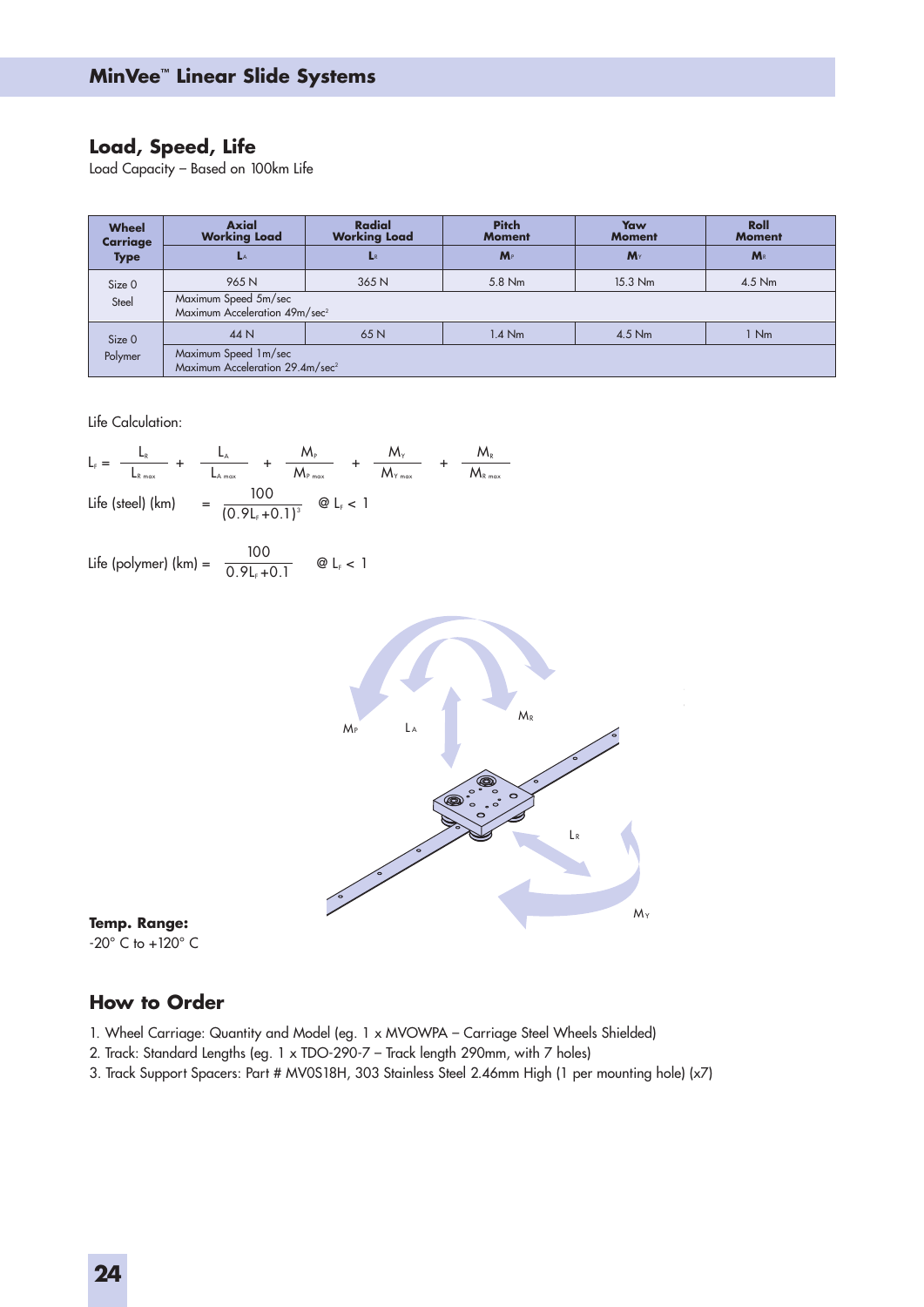| <b>DualVee Notes</b> |    |
|----------------------|----|
|                      |    |
|                      |    |
|                      |    |
|                      |    |
|                      |    |
|                      |    |
|                      |    |
|                      |    |
|                      |    |
|                      |    |
|                      |    |
|                      |    |
|                      |    |
|                      |    |
|                      |    |
|                      |    |
|                      |    |
|                      |    |
|                      | -  |
|                      |    |
|                      |    |
|                      | -- |
|                      | -- |
|                      |    |
|                      |    |
|                      |    |